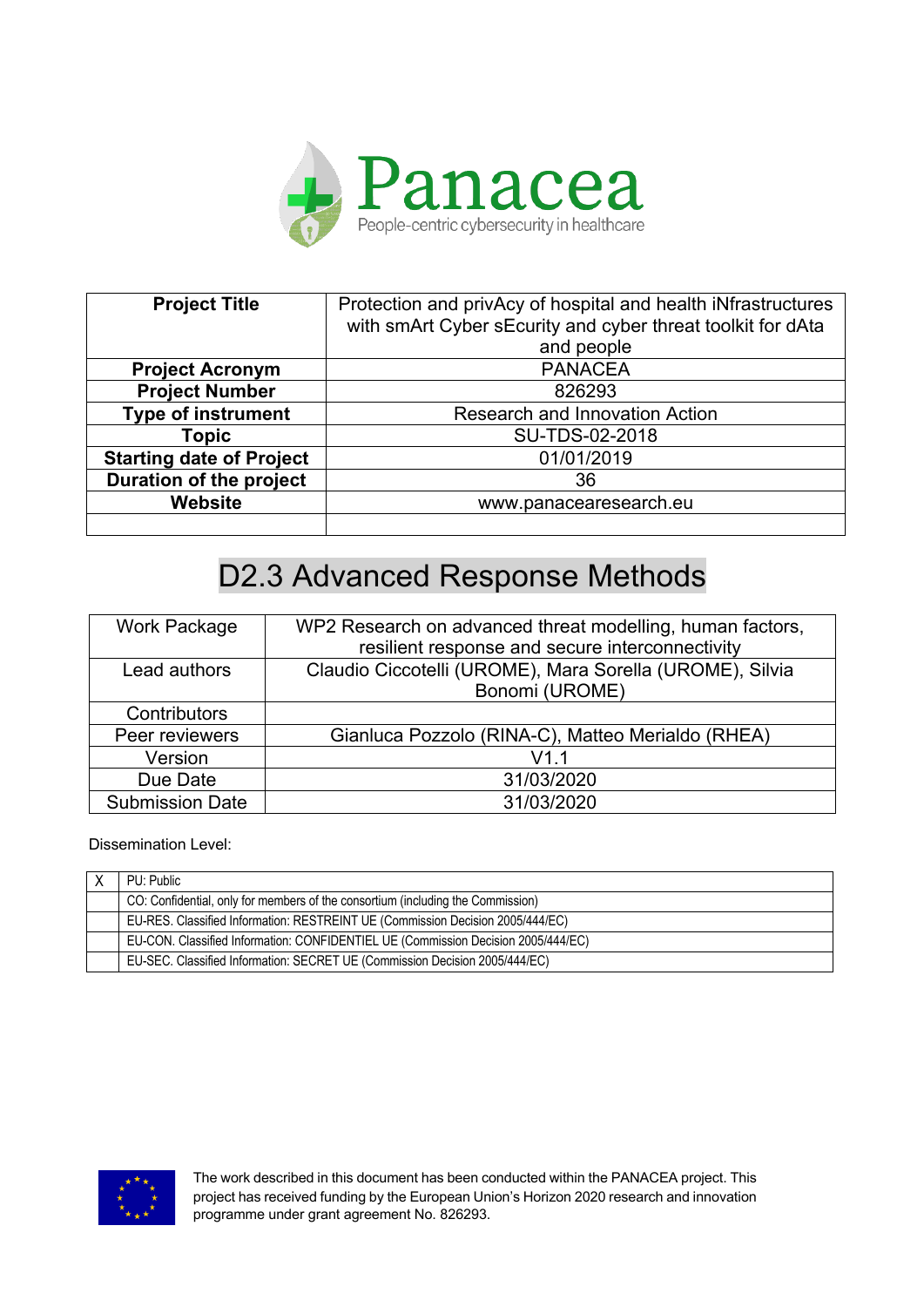

# Version History

| <b>Revision</b> | <b>Date</b> | <b>Editor</b>                                                          | <b>Comments</b>                                                                      |
|-----------------|-------------|------------------------------------------------------------------------|--------------------------------------------------------------------------------------|
| 0.1             | 18/01/20    | Silvia Bonomi (UROME)                                                  | Added ToC & initial document structure                                               |
| 0.2             | 02/03/20    | Mara Sorella and Claudio<br>Ciccotelli                                 | Added content to sections 4.1, 5.1-5.7                                               |
| 0.3             | 04/03/20    | Mara Sorella and Claudio<br>Ciccotelli                                 | Added section Example scenario                                                       |
| 0.4             | 14/03/20    | Silvia Bonomi                                                          | Added executive summary, Introduction and<br>Conclusions, Improved text in Section 4 |
| 0.5             | 16/03/20    | Mara Sorella and Claudio<br>Ciccotelli                                 | Revision and content improvements                                                    |
| 0.6             | 16/03/20    | Mara Sorella and Claudio<br>Ciccotelli                                 | Added content to Related Work, Scenario<br>improved                                  |
| 0.7             | 17/03/20    | Silvia Bonomi                                                          | Text Revision and release for internal review                                        |
| 0.8             | 23/03/20    | Mara Sorella, Claudio<br>Ciccotelli and Silvia<br>Bonomi               | Updated content to address reviewers' comments.<br>Example scenario improved.        |
| 0.9             | 24/03/20    | Mara Sorella, Claudio<br><b>Ciccotelli and Silvia</b><br><b>Bonomi</b> | Section 1, Related Work and Conclusion improved<br>and general review.               |
| 1.0             | 30/03/20    | Silvia Bonomi, Mara<br>Sorella and Claudio<br>Ciccotelli               | Final version released.                                                              |
| 1.1             | 31/03/20    | Silvia Bonomi, Mara<br>Sorella and Claudio<br>Ciccotelli               | Added Figure 6 and typos correction. Final<br>release.                               |

## List of Contributors

The list of contributors to this deliverable are presented in the following table:

| <b>Section</b>                         | <b>Author(s)</b>                                        |
|----------------------------------------|---------------------------------------------------------|
| <b>Executive Summary and Section 1</b> | Silvia Bonomi (UROME)                                   |
| <b>Section 2</b>                       | Silvia Bonomi, Claudio Ciccotelli, Mara Sorella (UROME) |
| <b>Section 3</b>                       | Silvia Bonomi, Claudio Ciccotelli, Mara Sorella (UROME) |
| <b>Section 4</b>                       | Silvia Bonomi, Claudio Ciccotelli, Mara Sorella (UROME) |
| <b>Section 5</b>                       | Claudio Ciccotelli, Mara Sorella (UROME)                |
| <b>Section 6</b>                       | Claudio Ciccotelli, Mara Sorella (UROME)                |
| <b>Section 7</b>                       | Silvia Bonomi (UROME)                                   |

## Keywords

RESPONSE PROBLEM; COUNTER MEASURES; OPTIMIZATION PROBLEM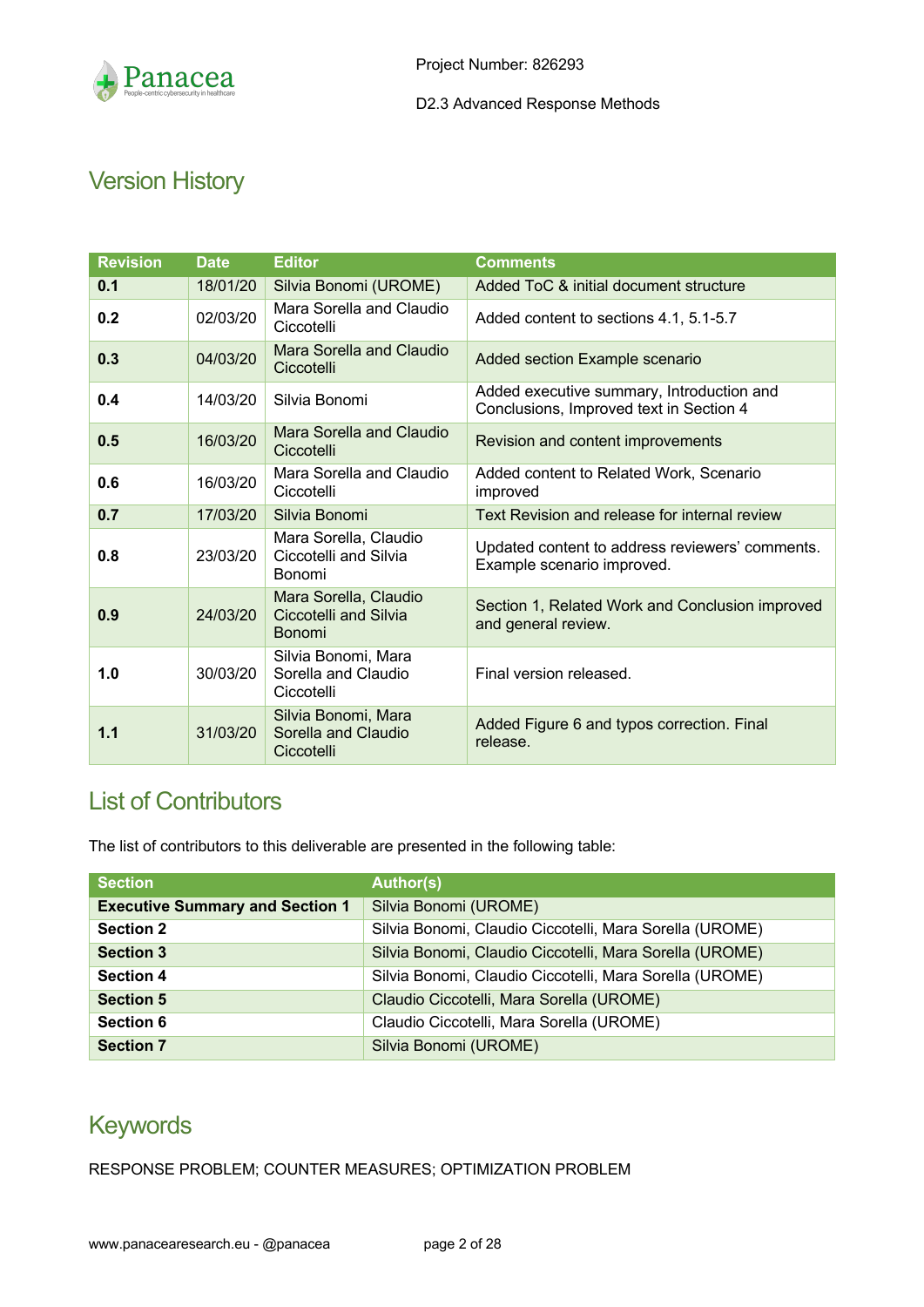

## **Disclaimer**

This document contains information which is proprietary to the PANACEA consortium. Neither this document nor the information contained herein shall be used, duplicated or communicated by any means to any third party, in whole or parts, except with the prior written consent of the PANACEA consortium.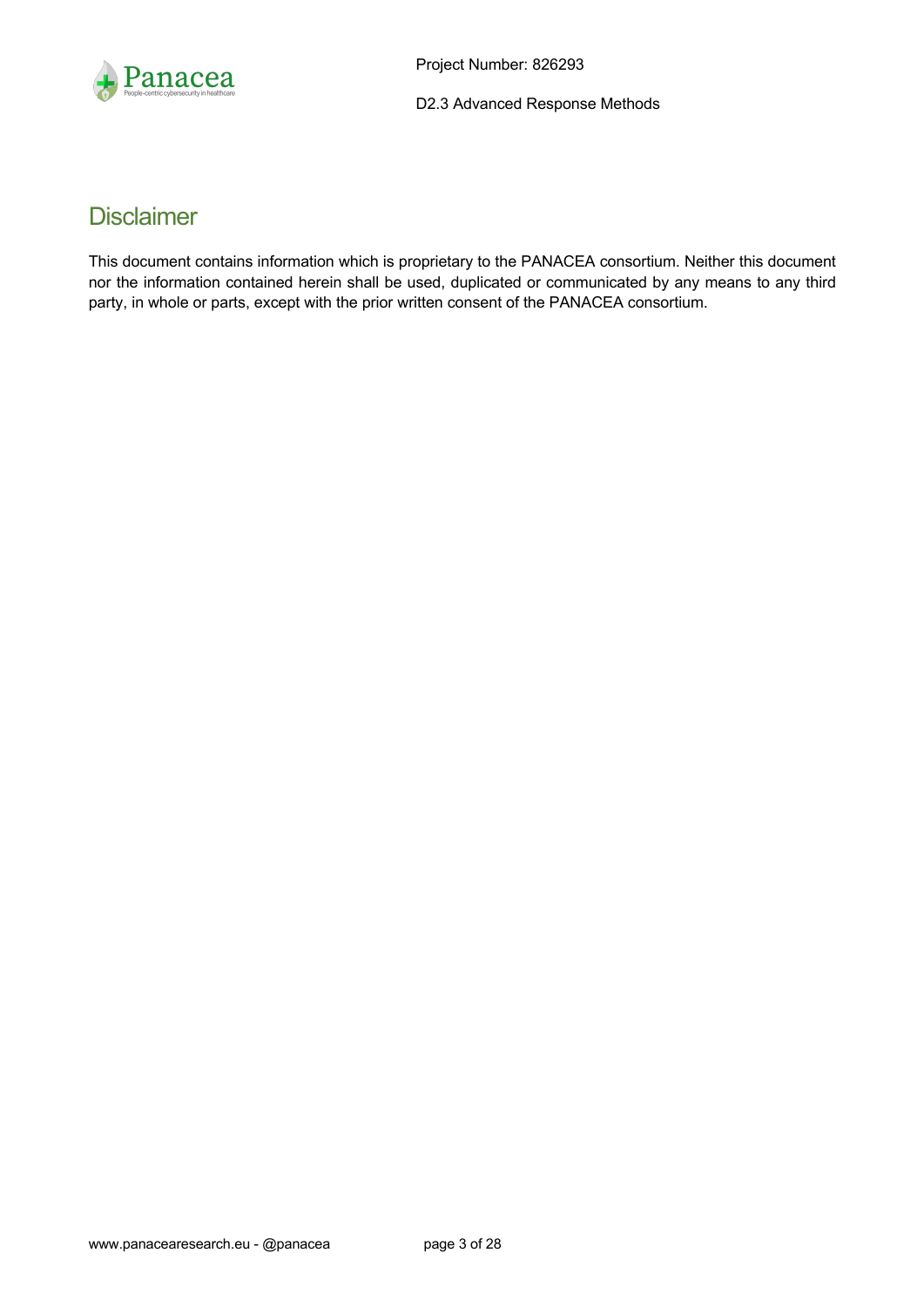

## Executive Summary

Risk Management standards (e.g., ISO 31000 [ISO31000]) and best practices consider, as last phase of the risk management process, the risk treatment i.e., the set of activities aiming to identify and select means for risk mitigation and reduction.

A preliminary task that could be executed before opting for a specific treatment is the definition and evaluation of one (or more) response plan i.e., a collection of remediation actions that can be implemented in order to reduce the analyzed risk.

Appropriate response strategies against new and ongoing cyber-attacks must be able to reduce risks down to acceptable levels, without sacrificing the organization mission. Unfortunately, almost all the existing approaches either evaluate impacts without considering missions' negative-side effects, or are manually based on traditional risk assessments, leaving aside technical difficulties. To the best of our knowledge, few efforts have been spent to bridge this gap and, in these cases, only technical remediation actions have been considered.

This deliverable takes a step in this direction by providing a formalization of the response problem (i.e., finding the best set of remediation actions) as a multi-objective optimization problem. In addition, we perform a series of transformations on the problem to achieve a form that is tractable and solvable through available optimization suites.

We also provide an example to show how the proposed method can be applied starting from a multi-layer attack graph such as the one defined in [D2.2] and finally we will briefly discuss how it can be implemented inside the Dynamic Risk Management Platform (developed in WP3) and in particular in the Resilient Response Engine.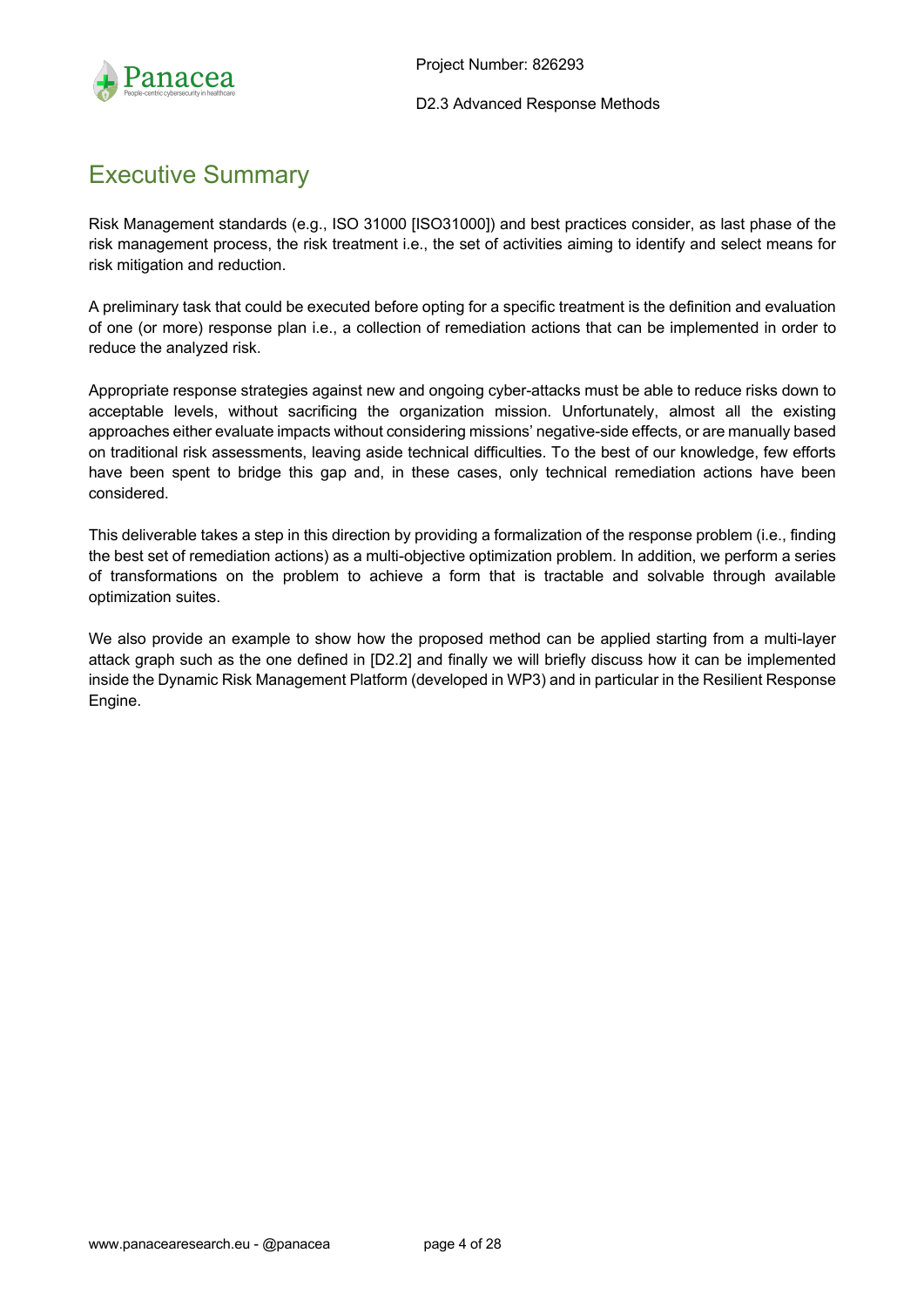

## **Table of Contents**

# List of figures

| Figure 3: Example of an extended attack graph showing the added source and target nodes and their<br>corresponding edges. Red nodes represent privilege state on target devices belonging to set DT 22 |  |
|--------------------------------------------------------------------------------------------------------------------------------------------------------------------------------------------------------|--|
|                                                                                                                                                                                                        |  |
| Figure 5 - Attack graph of the example scenario. The table reports all available mitigation actions with efficacy                                                                                      |  |
|                                                                                                                                                                                                        |  |

# **List of tables**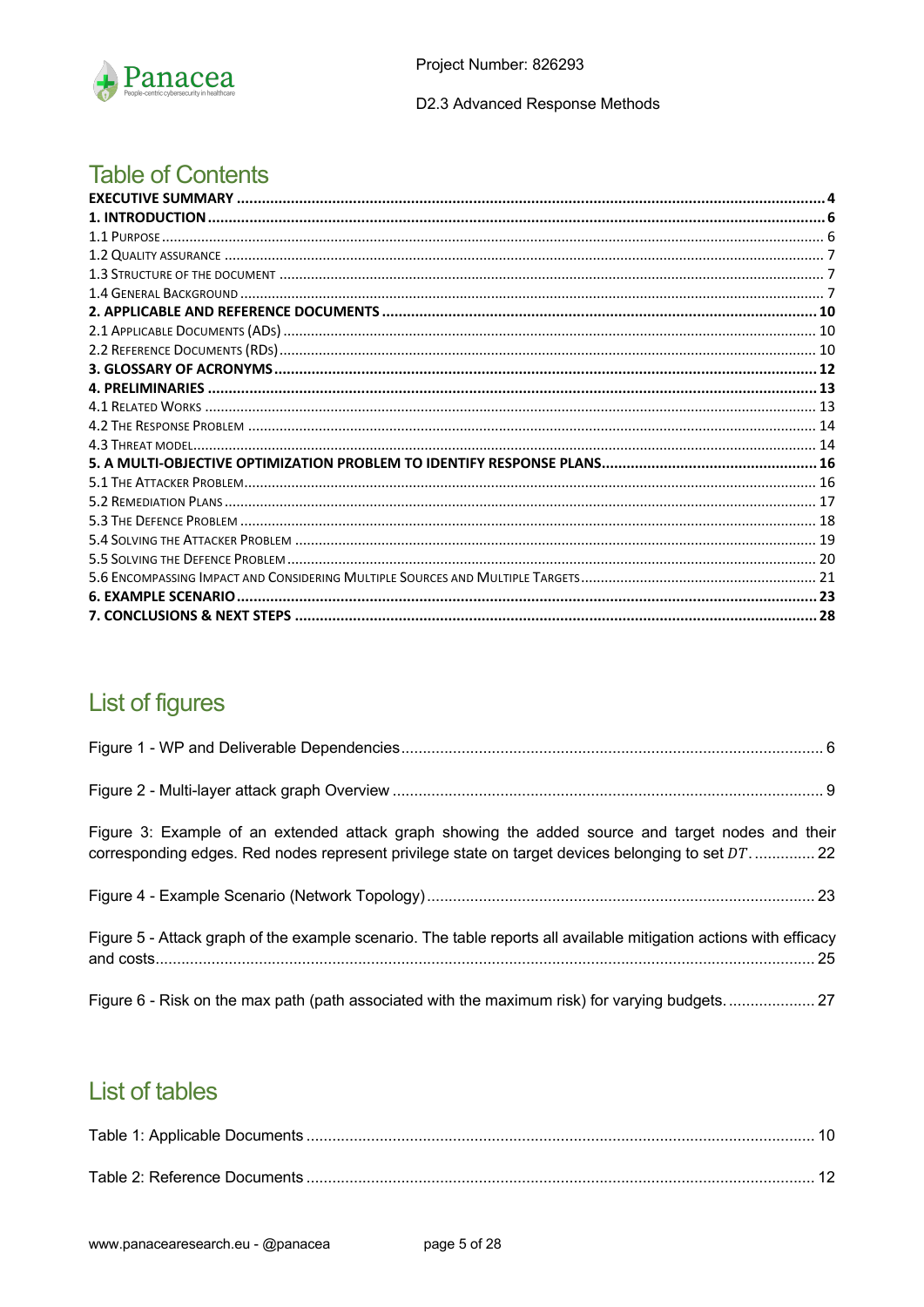

|--|

## 1. Introduction

### 1.1 Purpose

The purpose of this document is to report about research activities carried out in the task T2.3 - Resilient Response Analysis. In particular, T2.3 had its focus on the definition of response strategies aimed at reducing identified risks.

Our research is heavily based on the outcome of task T2.2 - Human Factors, Threat Models Analysis and Risk Quantification where a multi-layer attack graph has been defined to represent threats to Health Care Organizations (HCOs) and quantify related risks.

Once relevant risks have been identified and quantified, a set of possible countermeasures (also referred as *mitigation actions*) need to be defined to identify efficient and appropriate response strategies.

Let us note that, in order to have efficient and effective response capabilities, it is fundamental to consider an extensive set of countermeasures including both technical (e.g. acting on the IT infrastructure) and nontechnical actions (e.g. acting at the organisational or procedural level with humans involved in the process).

This is necessary as not all the countermeasures will have the same benefit in terms of risk mitigation and not all of them can be actuated at a given time but they rather depend on other considerations like, for example, their direct cost (in terms of resources needed to implement the countermeasures) and indirect costs (in terms of impact on the organization business).

This document will describe how it is possible to leverage on the multi-layer attack graph model to identify and prioritize remediation actions aimed at improving the overall security level of an organization.

The techniques and the formalization reported in this document will be an input for the development tasks of WP3. Figure 1 shows the input/output dependencies between deliverables of WP1, WP2 and WP3.



Figure 1 - WP and Deliverable Dependencies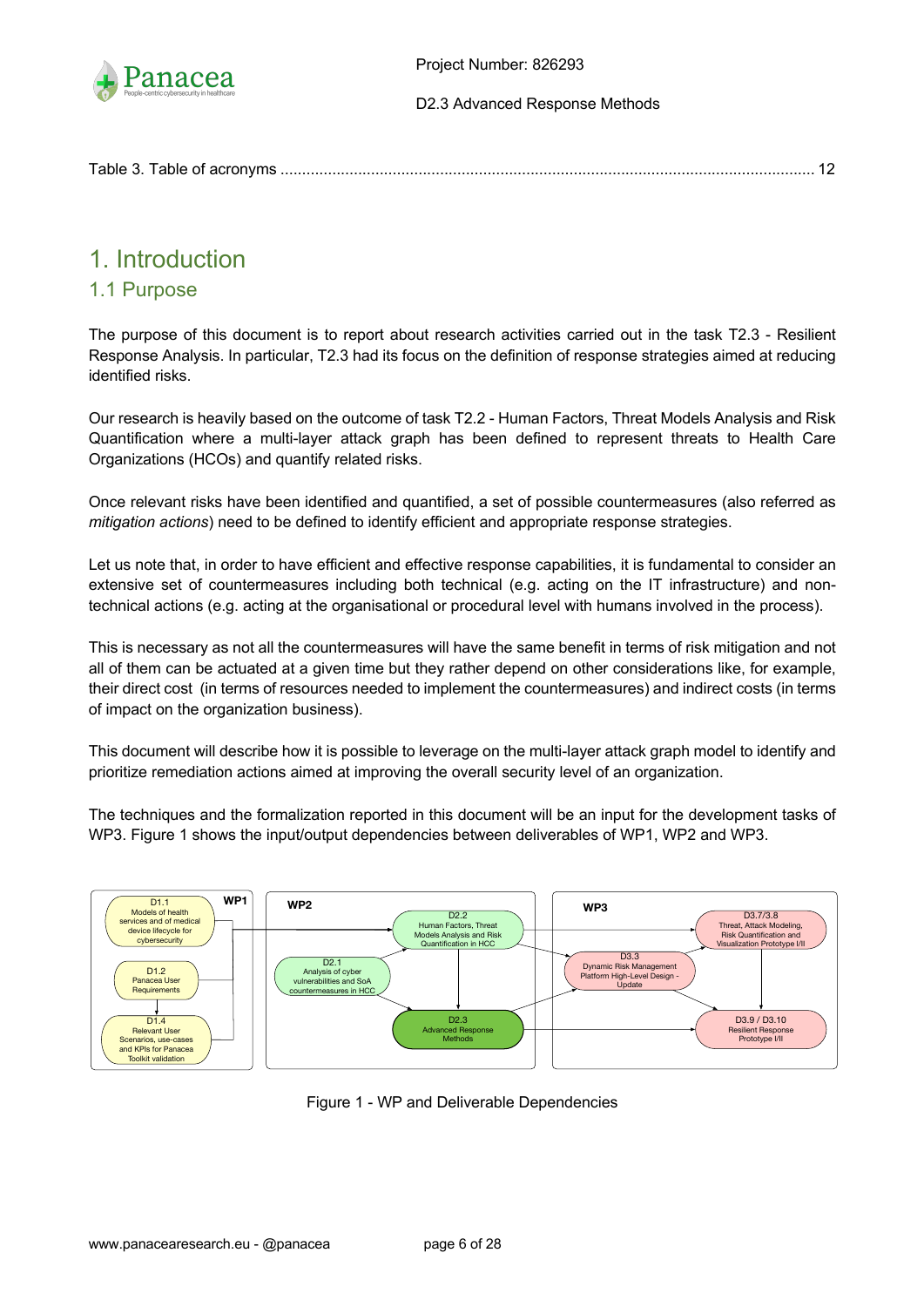

## 1.2 Quality assurance

#### 1.2.1 Quality criteria

The QA in the PANACEA project relies on the assessment of a work product (i.e. deliverable) according to lists of QA checks (QA checklists – [QAPeer]) established with the QAM, validated at a project management level and centralized in the [PMP].

For the purpose of the QA of this deliverable, it has been assessed according the following checklists:

• PEER REVIEW (PR) QA CHECKLIST [QAPeer]: this deliverable is a report, it then requires a proper peer review according to the checks defined in this checklist;

#### 1.2.2 Validation process

For the final validation of work products (i.e. deliverables) within the PANACEA project, a final QA review process MUST be used before the issuing of a final version. This QA validation process follows the Quality Review Procedure established with the QAM and validated at project management level in order to guarantee the high-quality level of work products and to validate its adequacy according to the defined quality criteria chosen and defined for each deliverable. The Quality Review Procedure itself and the selection of the QA Review Committee are described in the [PMP]. The QA validation process is scheduled in the QA Schedule [QASchedule] managed by the QAM.

### 1.3 Structure of the document

This Document is structured as follows:

- Section 1 provides an introduction to the Deliverable.
- Section 2 reports about Applicable references and Document
- Section 3 provides the Glossary of Acronyms used throughout the document
- Section 4 introduces the response problem as well as the technical notation used
- Section 5 introduces and discusses the response problem as an optimization problem and discusses all steps that lead to the final formulation
- Section 6 provides an example scenario where we apply a specific formulation from Section 5 to find an optimal set of remediation actions
- Section 7 concludes the document.

### 1.4 General Background

Risk Management standards (e.g., ISO 31000 [ISO31000]) and best practices consider as last phase of the risk management process the risk treatment i.e., the set of activities aiming to identify and select means for risk mitigation and reduction.

When dealing with risk treatment, we can identify the following four options:

• *Risk Reduction*: its aim is to reduce the likelihood and/or consequence of possible incidents related to the identified risk. In particular, when implementing a risk reduction policy, the objective is to identify, for each relevant threat, a set of remediation actions that can be implemented either to remove factors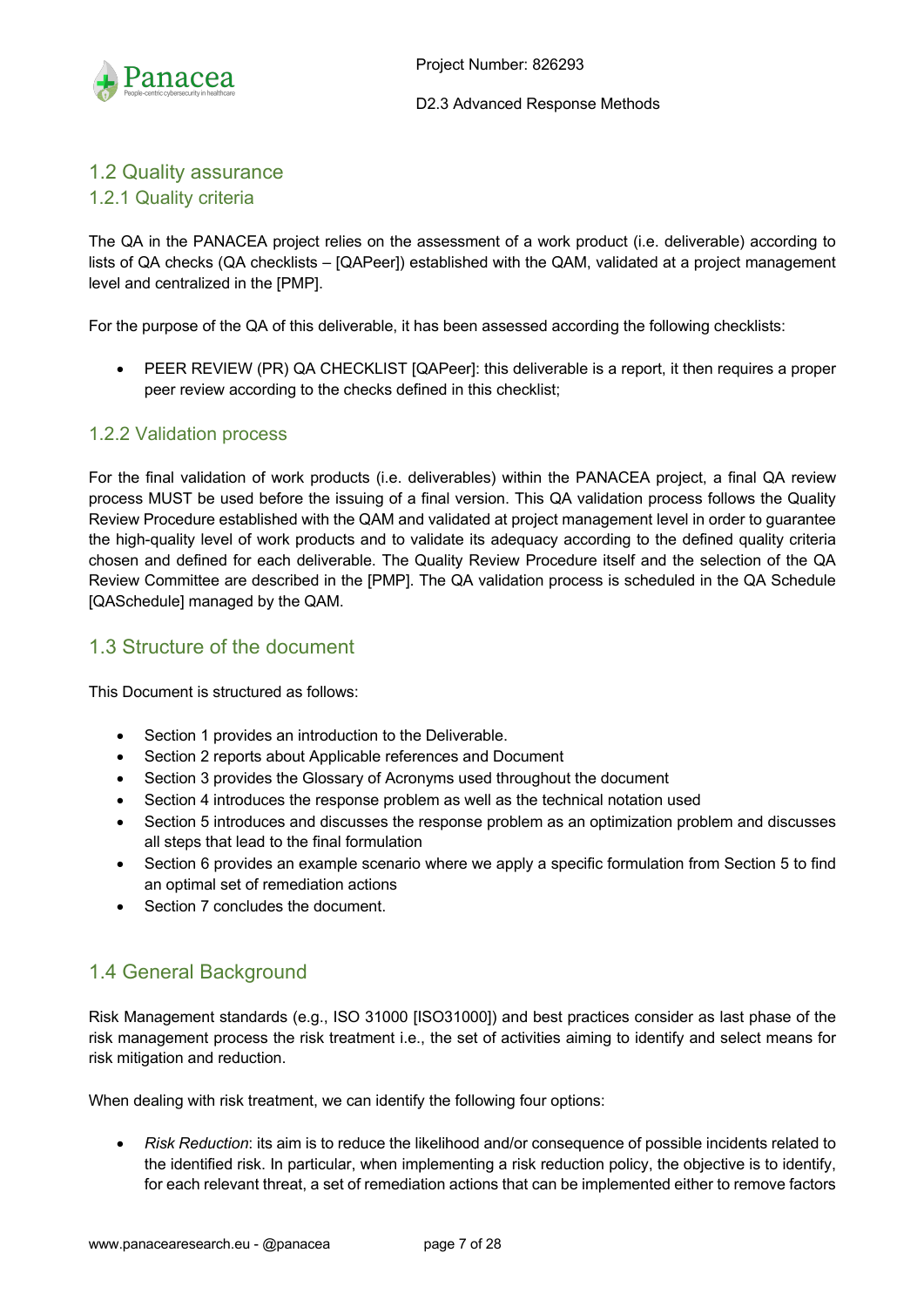contributing to a possible vulnerability exploit (i.e., to reduce the likelihood) or to limit the impact on the business activities in case of an incident.

- *Risk Retention*: in this case, risks are simply accepted. This option is typically selected when risks have associated a negligible impact or when the cost of the mitigation is significantly higher than the cost of the mitigation.
- *Risk Avoidance*: in this case, risks are treated by avoiding the activity that gives rise to the risk in question (i.e., by acting on the threat source and avoiding it). Sometimes, this treatment is the only option for unacceptable risks.
- *Risk Sharing*: in this case, the treatment consists in transferring the risk (or parts of it) to another party, for example, covering the risk via insurance or sub-contracting.

A common task before opting for one of these four options is to evaluate which could be the optimal set of remediation actions that should be applied and its cost in order to decide which is the best option.

The set of remediation actions to be implemented against cyber-attacks must be able to reduce risks down to acceptable levels, without sacrificing the organization's business objectives in favor of security. Existing approaches either evaluate impacts without considering missions' negative-side effects, or are manually based on traditional risk assessments. Few efforts have been done in order to consider all these factors together, but all of them (to the best of our knowledge) just consider the possibility do deploy technical remediation actions.

In this Deliverable we are going to address the problem of identifying an optimal set of remediation actions (i.e., a response plan) that is able to reduce the risk associated with (a set of) identified threats by:

- Considering both technical and non-technical remediation actions and
- Taking into account both direct and indirect costs associated to each remediation action.

In particular, we will leverage on the multi-layer attack graph model (introduced and deeply discussed in [D2.2]) in order to identify the relevant threats represented by multi-step attacks involving the exploitation of vulnerabilities both at the network and at the human level. This has the direct effect to allow us to consider together both technical remediation actions (having their effect mainly at the network layer level) and nontechnical remediation actions (having their effect mainly at the human layer level).

Finally, concerning costs of the mitigations, we will consider in the optimization problem both direct costs related to the implementation of a remediation action (e.g., the cost in terms of hardware and software resources needed to apply a patch or the cost incurred for personnel training) and the indirect cost of the mitigation (e.g., the cost incurred by the organization in terms of negative gain or penalty due to the unavailability of a certain business process for a certain period of time).

For the sake of completeness and in order to deliver a self-contained document, we briefly provide here an overview of the multi-layer attack graph model considered. Interested readers may find details in [D2.2].

The core principle behind the multi-layer attack graph is that an organization can be described as a complex composite object, made of different facets that we will call *layers*. Such layers are fundamental to describe all entities playing a key role in the context of cybersecurity analysis.

Our model considers four layers: (i) *human*, (ii) *network*, (iii) *access* and (iv) *business*.

The human layer has the aim to model the personnel of the organization. Typically, these individuals are linked by relationships, e.g., co-work, co-operation or other interaction-based relationship, which are either directly observable, or can be implicitly determined by the organization (e.g., spatial proximity).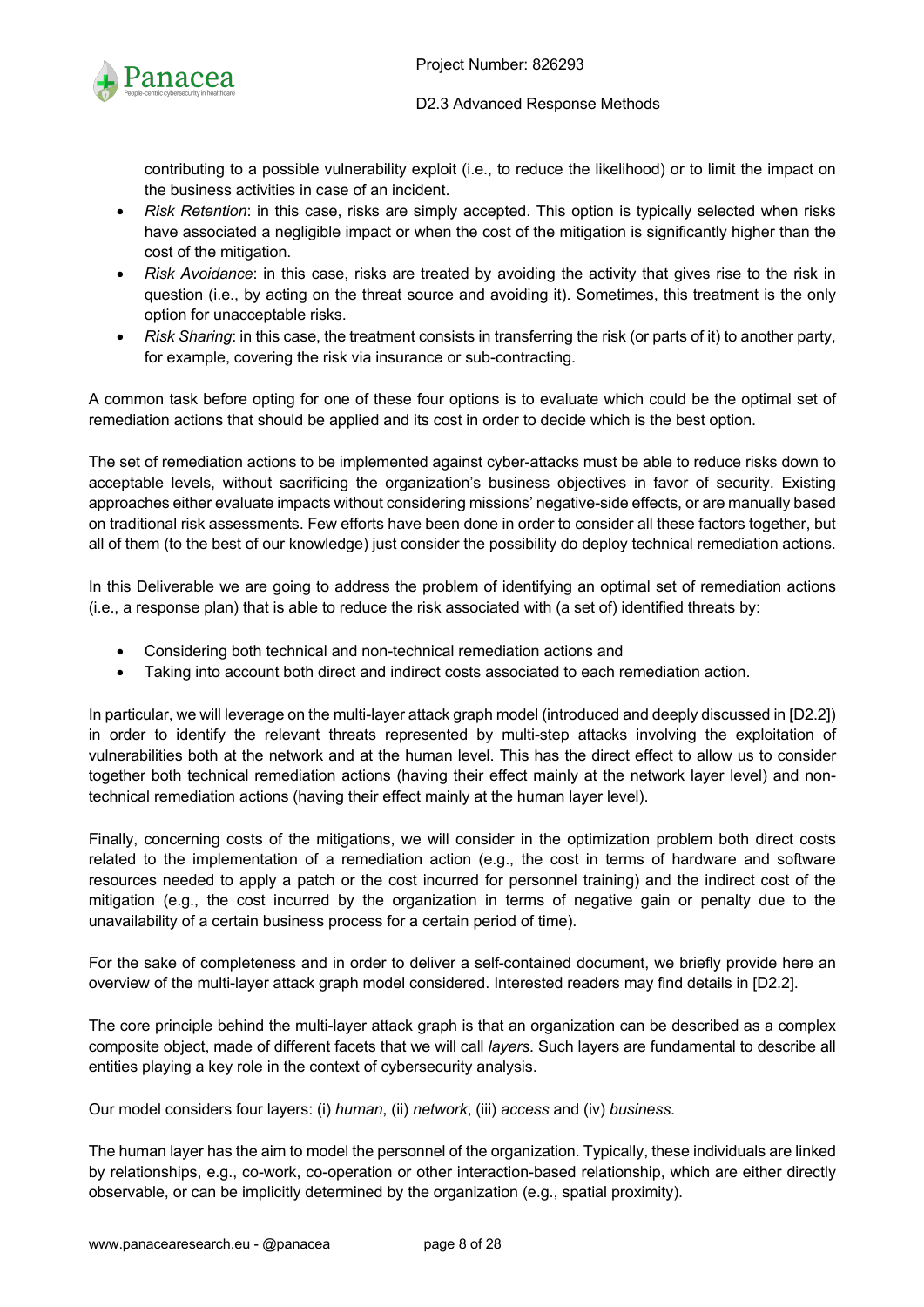

Project Number: 826293

D2.3 Advanced Response Methods

The network layer has the aim to represent the ICT network infrastructure serving the organization mission and used by individuals represented in the human layer. Indeed, to carry out their job, individuals make use of a series of assets held by the organization, such as IT devices and medical devices. Those devices are typically networked, and linked to the organizational ICT infrastructure network, forming what we refer to as the network layer. The network layer is one of the primary targets of cyber-attacks.

Individuals are authorized to use assets via various kinds of access credentials, such as badges, tokens, or user accounts, which provide, to various extents, authorization/authentication mechanisms to the network assets. We call the set of such access credentials the access layer.

Finally, the business layer describes the set of business processes that support the organization mission. Business processes have dependency relationships between them, and typically rely on the correct functioning of software services and assets from the network layer, for example, medical devices, computer(s), or a set of networked equipment devices.

Figure 2 below provides an overview of these layers and their connections.



Figure 2 - Multi-layer attack graph Overview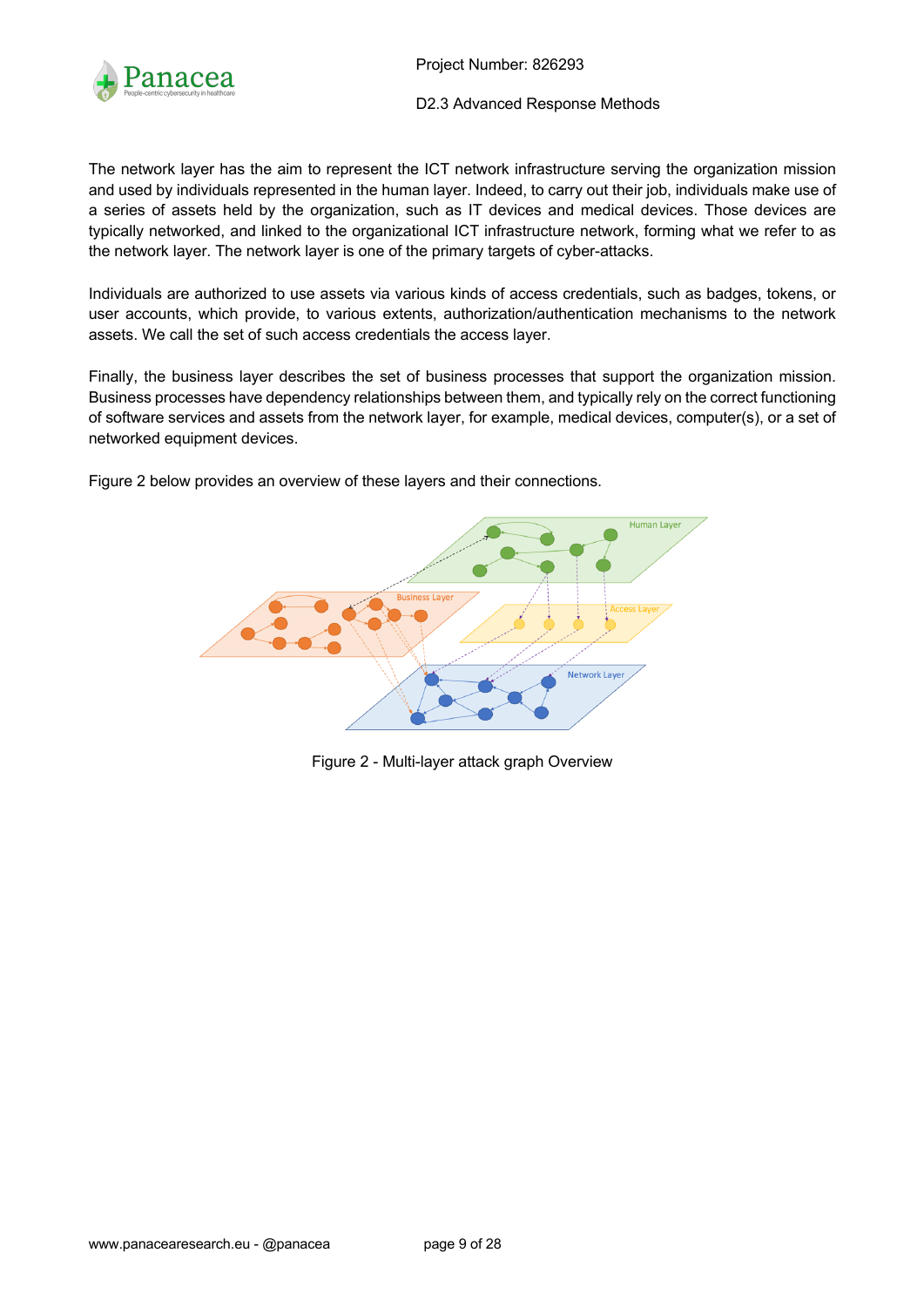

# 2. Applicable and Reference Documents

## 2.1 Applicable Documents (ADs)

The following documents contain requirements applicable to the generation of this document:

| <b>Reference</b> | <b>Document Title</b>                                        | <b>Document Reference</b> | <b>Version</b> | <b>Date</b> |
|------------------|--------------------------------------------------------------|---------------------------|----------------|-------------|
| [PMP]            | Project<br><b>PANACEA</b><br>Manager Plan                    |                           | 0.5            | 01/01/2019  |
| [QAPeer]         | PANACEA Peer Review QA<br>Checklist                          |                           | 0.5            | 01/01/2019  |
| [QAReqs]         | <b>PANACEA</b><br>Requirements<br><b>Review QA Checklist</b> |                           | 0.5            | 01/01/2019  |
| [QASchedule]     | PANACEA QA Schedule                                          |                           | 0.5            | 01/01/2019  |
|                  |                                                              |                           |                |             |
|                  |                                                              |                           |                |             |

#### Table 1: Applicable Documents

## 2.2 Reference Documents (RDs)

The following documents have been consulted for the generation of this document:

| <b>Reference</b> | <b>Document Title</b>                                                                                                   | <b>Document Reference</b>                  | <b>Version</b> | <b>Date</b> |
|------------------|-------------------------------------------------------------------------------------------------------------------------|--------------------------------------------|----------------|-------------|
| [Almohri2016]    | Security optimization<br>of dynamic networks<br>with<br>probabilistic<br>graph modelling and<br>linear programming.     |                                            |                | 2016        |
| $[D2.2]$         | Panacea Deliverable<br>D2.2:<br>Human<br><b>Threat</b><br>Factors,<br>Models Analysis and<br><b>Risk Quantification</b> |                                            |                | 2019        |
| [Fielder2016]    | Decision<br>support<br>approaches for cyber<br>security investment.                                                     |                                            |                | 2016        |
| [Gurobi20]       | Gurobi<br>Optimizer<br>Reference Manual                                                                                 | http://www.gurobi.com                      |                | 2020        |
| [ISO31000]       | 31000<br><b>Risk</b><br><b>ISO</b><br>management<br><b>Principles</b><br>and<br>guidelines                              | https://www.iso.org/standard/ 65694.html   |                | 2018        |
| [Khouzani2016]   | Efficient<br>numerical<br>frameworks for multi-<br>objective<br>cyber<br>security planning.                             |                                            |                | 2016        |
| [Khouzani2019]   | Scalable<br>min-max<br>multi-objective cyber-<br>security optimisation                                                  | https://doi.org/10.1016/j.ejor.2019.04.035 |                | 2019        |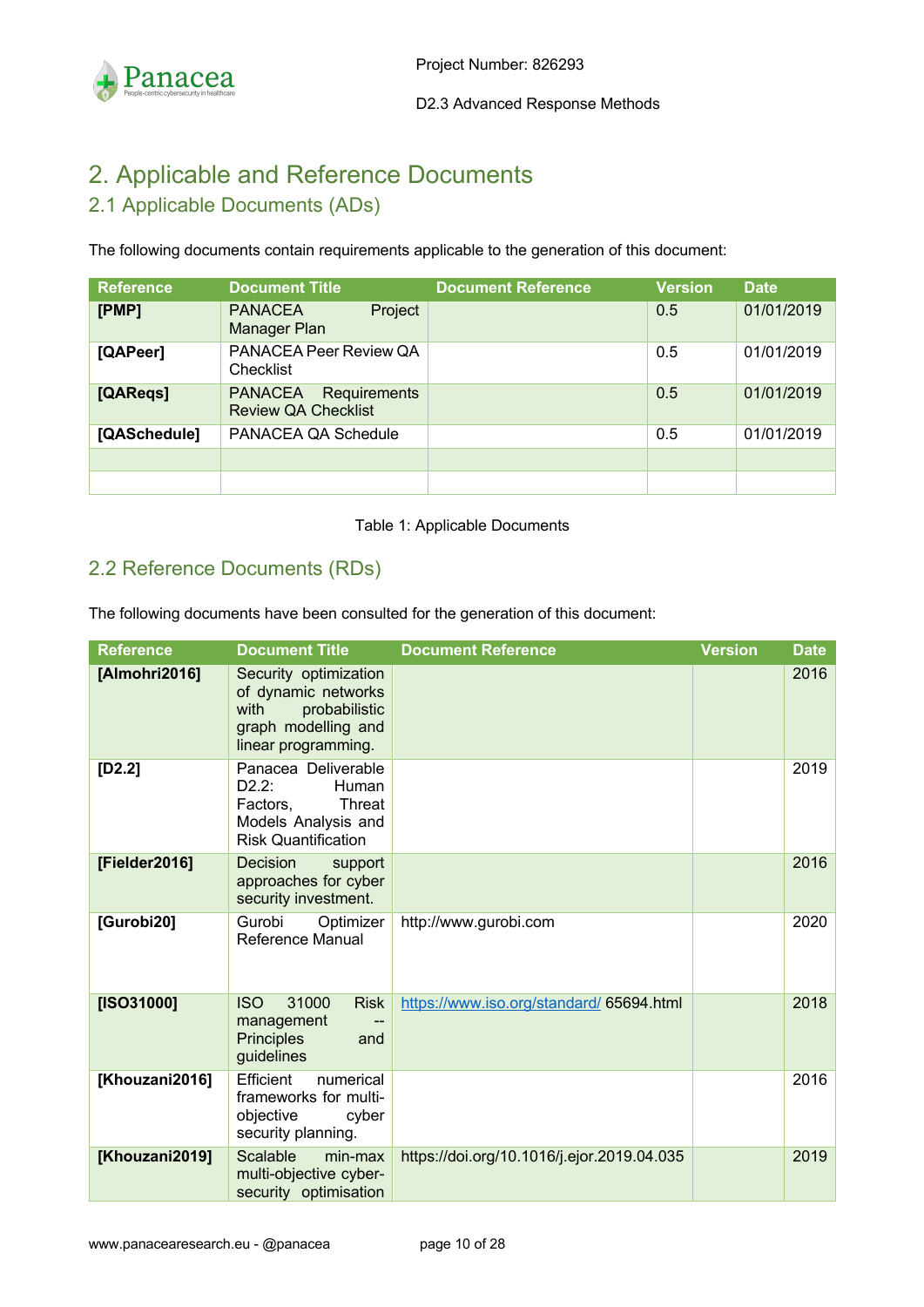

| <b>Reference</b> | <b>Document Title</b>                                                                                                                                    | <b>Document Reference</b>                                       | <b>Version</b> | <b>Date</b> |
|------------------|----------------------------------------------------------------------------------------------------------------------------------------------------------|-----------------------------------------------------------------|----------------|-------------|
|                  | probabilistic<br>over<br>attack graphs                                                                                                                   |                                                                 |                |             |
| [Marler04]       | Survey of multi-<br>objective<br>optimization methods<br>for engineering                                                                                 | https://link.springer.com/article/10.1007/<br>s00158-003-0368-6 |                | 2004        |
| [Rakes2012]      | IT security planning<br>under uncertainty for<br>high-impact events.                                                                                     |                                                                 |                | 2012        |
| [Sawik2013]      | Selection of optimal<br>countermeasure<br>portfolio in IT security<br>planning.                                                                          |                                                                 |                | 2013        |
| [Schilling2016]  | Optimal selection of<br>IT<br>security<br>safeguards from an<br>knowledge<br>existing<br>base.                                                           |                                                                 |                | 2016        |
| [Schilling2017]  | framework<br>for<br>A<br>secure IT operations<br>in an uncertain and<br>changing<br>environment.                                                         |                                                                 |                | 2017        |
| [Schrijver99]    | Theory of linear and<br>integer programming                                                                                                              | ISBN 978-0-471-98232-6                                          |                | 1999        |
| [Viduto2012]     | risk<br>A<br>novel<br>assessment<br>and<br>optimisation<br>model<br>for a multi-objective<br>network<br>security<br>countermeasure<br>selection problem. |                                                                 |                | 2012        |
| [Zheng2019a]     | A<br>budgeted<br>multiple<br>maximum<br>coverage model for<br>cybersecurity<br>planning<br>and<br>management                                             | https://doi.org/10.1080/<br>24725854.2019.1584832               |                | 2019        |
| [Zheng2019b]     | Interdiction<br>models<br>delaying<br>for<br>attacks<br>adversarial<br>critical<br>against<br>information<br>technology<br>infrastructure                | https://doi.org/10.1002/nav.21859                               |                | 2019        |
| [Zonouz2009]     | RRE:<br>$\overline{A}$<br>game-<br>theoretic<br>intrusion<br>Response<br>and<br><b>Recovery Engine</b>                                                   | 10.1109/DSN.2009.5270307                                        |                | 2009        |
| [Chung2013]      | NICE:<br><b>Network</b><br><b>Intrusion</b><br>Detection<br>and Countermeasure                                                                           | 10.1109/TDSC.2013.8                                             |                | 2013        |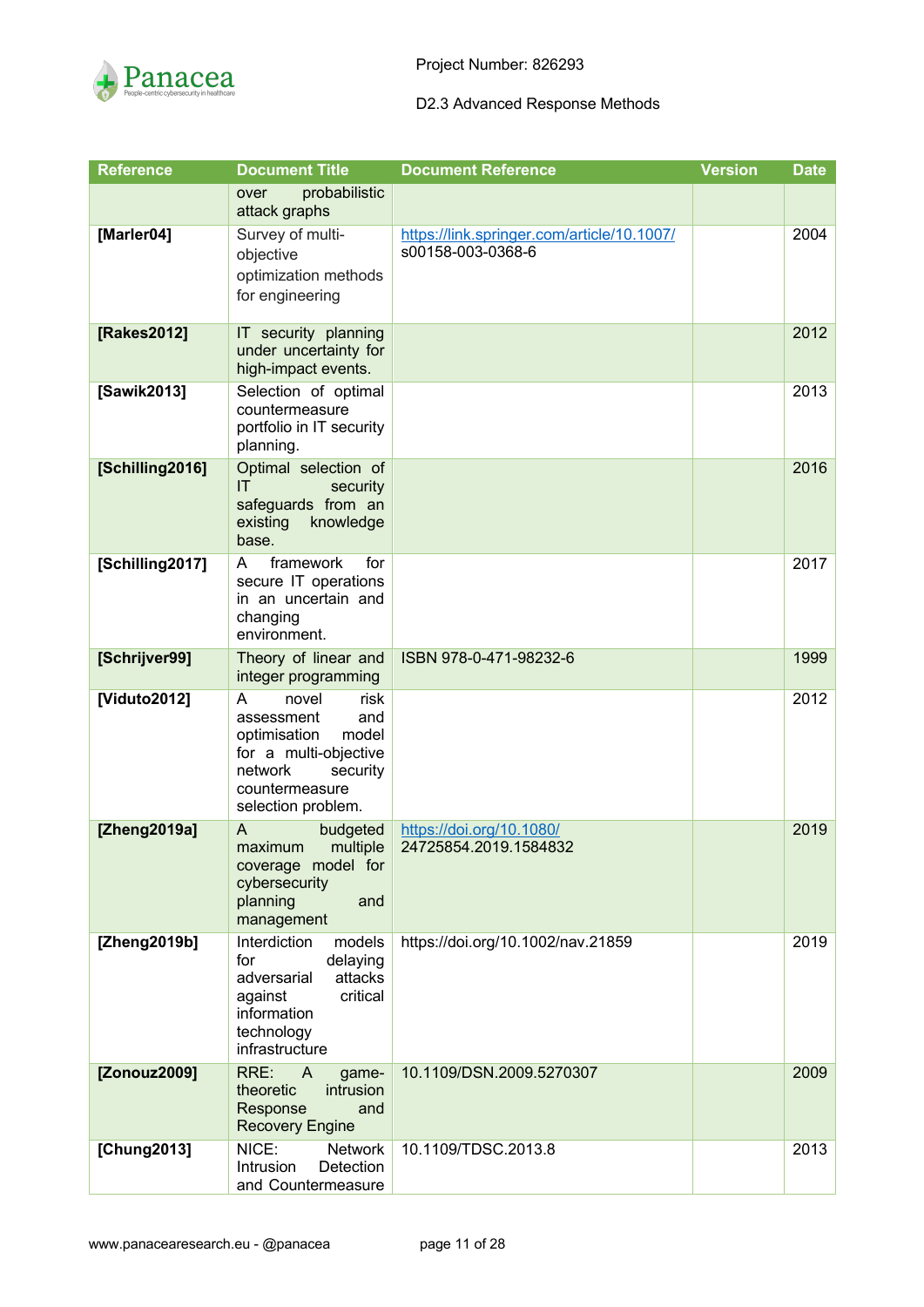

| <b>Reference</b>         | <b>Document Title</b>                                                                        | <b>Document Reference</b>                          | <b>Version</b> | <b>Date</b> |
|--------------------------|----------------------------------------------------------------------------------------------|----------------------------------------------------|----------------|-------------|
|                          | Selection in<br>Virtual<br><b>Network Systems</b>                                            |                                                    |                |             |
| [Baykal-<br>Guersoy2014] | Infrastructure<br>security games                                                             | https://doi.org/10.1016/j.ejor.2014.04.033         |                | 2014        |
| [Panaousis2014]          | Cybersecurity<br>Games<br>and<br>Investments:<br>A<br><b>Decision</b><br>Support<br>Approach | http://dx.doi.org/10.1007/978-3-319-<br>12601-2 15 |                | 2014        |

Table 2: Reference Documents

# 3. Glossary of Acronyms

| Acronym     | <b>Description</b>                          |  |  |  |
|-------------|---------------------------------------------|--|--|--|
| <b>CVE</b>  | <b>Common Vulnerabilities and Exposures</b> |  |  |  |
| <b>HCO</b>  | Health Care Organization                    |  |  |  |
| LP          | Linear Program                              |  |  |  |
| <b>MILP</b> | Mixed Integer Linear Program                |  |  |  |
| <b>WP</b>   | <b>Work Package</b>                         |  |  |  |

Table 3. Table of acronyms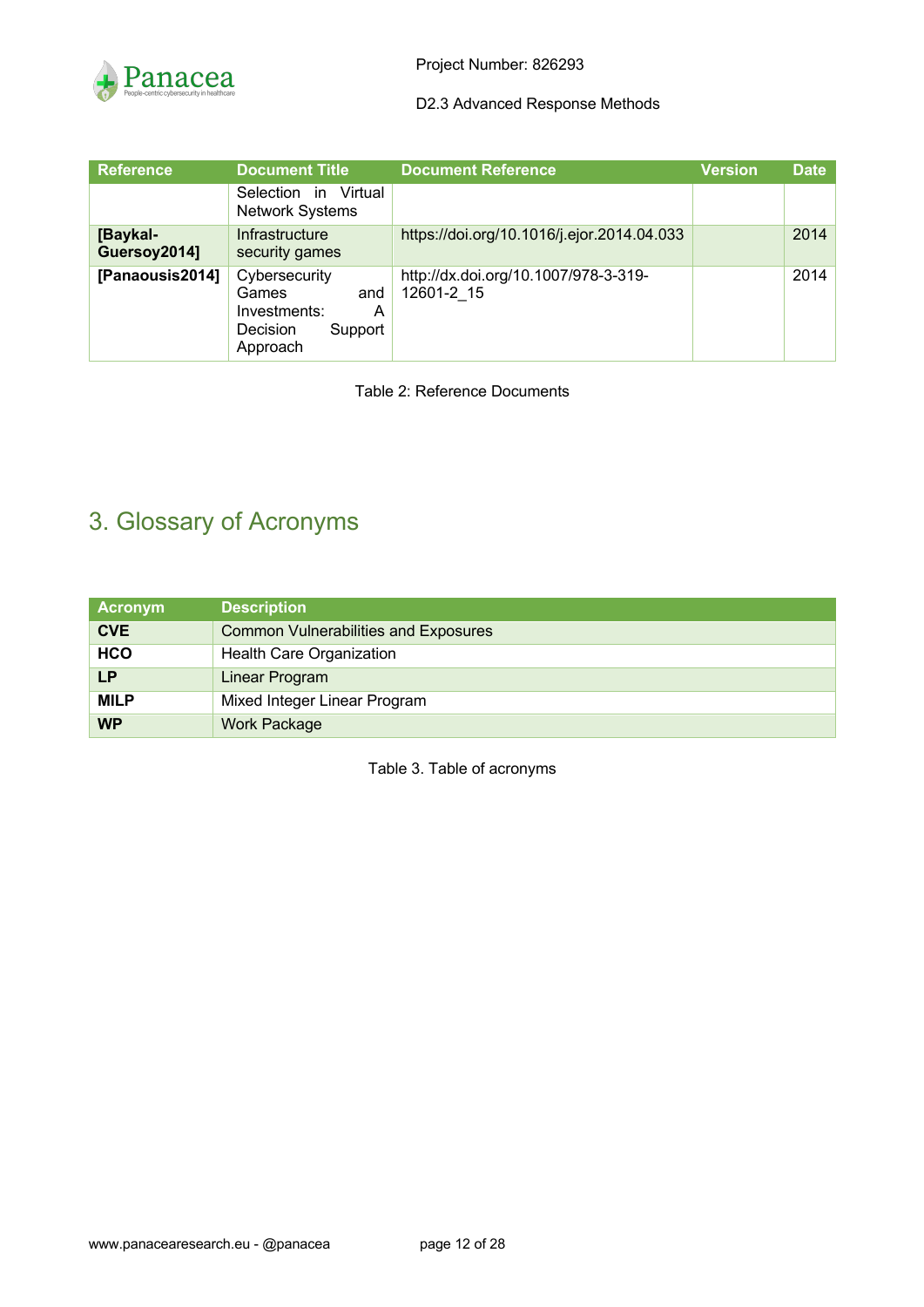

## 4. Preliminaries

### 4.1 Related Works

Khouzani et al. [Khouzani2019] address the problem of identifying an optimal remediation plan (as a set of cybersecurity controls) that allows minimising the risk, while also minimising the costs associated to the implementation of the security controls. They propose a formulation based on a min-max multi-objective optimisation problem and show how to convert it in a Mixed Integer Linear Program (MILP) that can be solved efficiently. Our optimization problem formulation is strongly based on that of [Khouzani2019], where we adapted it to our model based on the multi-layer attack graph of [D2.2]. This allows us to account for the human factor when dealing with the problem of identifying the remediation plan. This represents an interesting improvement, since in many settings (such as in healthcare) even in presence of effective technical cybersecurity measures, the human (e.g., personnel) may still represent the weakest point and a potential source of vulnerabilities. The integration of our multi-layer model allows for a more accurate selection of nontechnical remediation actions acting on the human layer. Moreover, we propose a methodology to compute the impact of reaching a given target node in the attack graph, based on our business layer model described in [D2.2], and we integrate it in the optimization problem definition.

Almohri et al. [Almohori2016] propose a similar min-max formulation and provide an approximate solution for the inner maximisation problem based on Taylor expansion and sequential linear programming. Differently from them, we adopt the approach proposed in [Khouzani2019] to convert the min-max problem into a MILP problem. This allows to solve the overall min-max problem more efficiently with respect to [Almohori2016].

A number of other single/multi-objective optimisation approaches have been proposed in the literature [Viduto 2012], [Rakes2012], [Sawik2013] [Khouzani2016], [Fielder2016], [Shilling2016], [Shilling2017]. However, all these approaches consider only *single-step* attacks, while with our multi-layer attack graph model we consider *multi-step* attacks.

Zheng et al. [Zheng2019a] address a problem similar to the budgeted version of our problem and propose a solution based on coverage models formulated as MILPs. Moreover, they present polynomial-time heuristics for identifying near-optimal solutions to the proposed models and a Benders branch-and-cut algorithm for (optimally) solving the expected-value versions of the proposed models. Differently from our solution, their approach requires an exhaustive enumeration of all the attack paths to define the problem (as they have a constraint for each path). This may limit the scalability of the approach, as the number of paths in an attack graph may grow exponentially with the number of nodes in many practical scenarios.

In another work, Zheng et al. [Zheng2019b] propose an approach based on a Stackelberg game (a two-stage zero-sum sequential game) between the attacker and the defender, where the attacker's objective is to complete his/her attack as soon as possible (by selecting the most quick attack path), while the defender's objective is to maximally delay the attacker by applying mitigation actions. They model the problem as a maxmin optimization problem that (similarly to our approach) they transform in a nested max-max problem by dualizing the inner problem. Due to the large number of variables and constraints they propose a Lagrangian heuristic to efficiently compute near-optimal solutions, which decomposes the max-max problem into a number of easier subproblems. Differently from [Zheng2019b], our approach is based on reducing the cybersecurity risk rather than delaying the attacker, by modelling attacks in terms of likelihood and impact.

Other game theoretical approaches include [Zonouz2009], [Chung2013], [Baykal-Guersoy2014], [Panaousis2014]. Baykal-Guersoy et al. [Baykal-Guersoy2014] propose a solution, in the context of transportation infrastructures, based on a game between an adversary who aims to cause the maximum damage to a transportation network and a first responder that allocates resources to the transportation network sites to contrast the adversary. Panaousis et al. [Panaousis2014] model the problem of selecting the best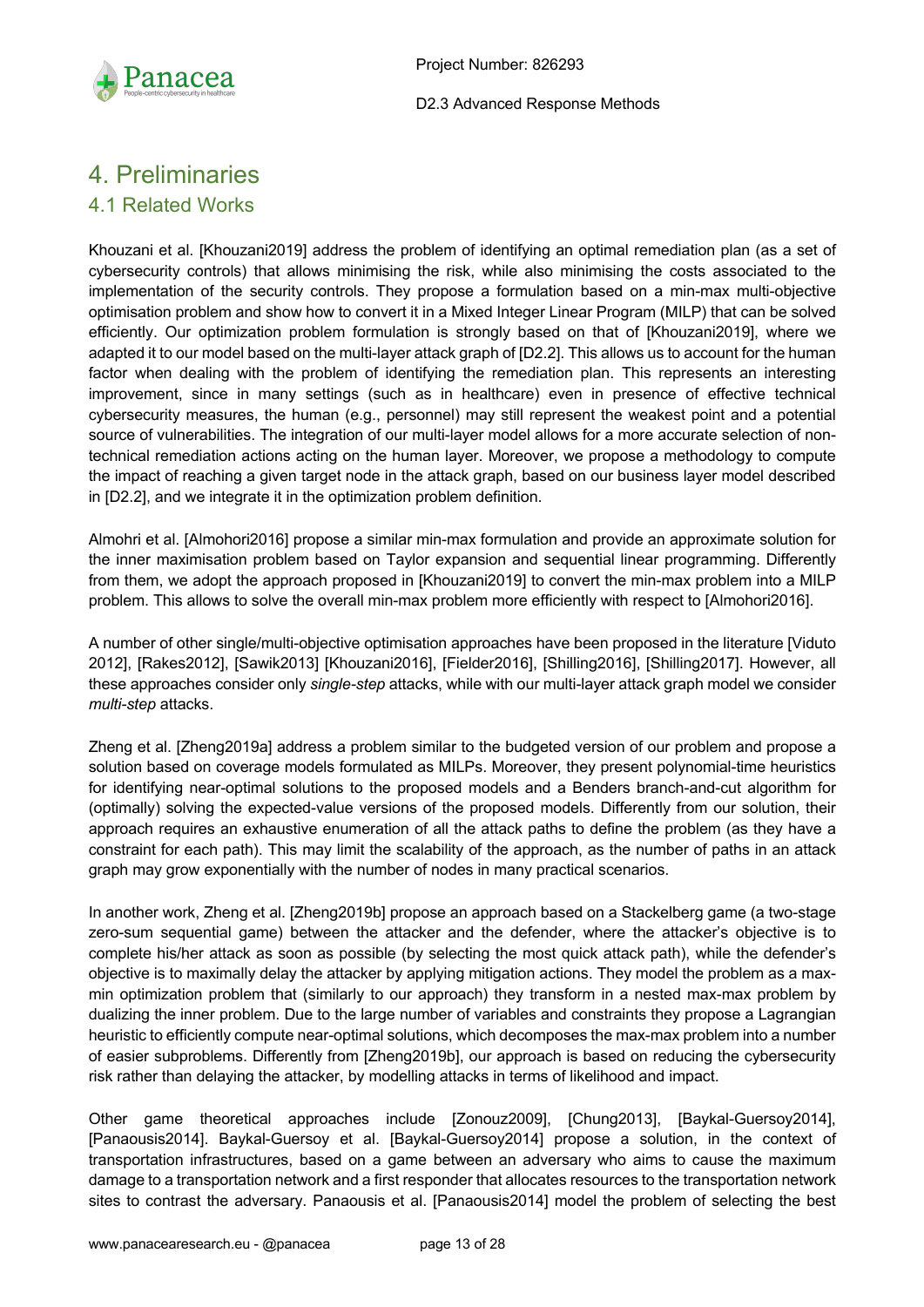

cybersecurity investment through a series of non-cooperative cybersecurity control-games between an attacker and a defender and identify the related Nash equilibria. The solutions to these games are used in a multi-objective, multiple choice Knapsack to determine the optimal cybersecurity investment. Finally, [Zonouz2009] and [Chung2013] address the online version of our problem, that is, they select remediation actions as soon as they detect attacks. Conversely, in this document we address the (offline) problem of identifying a remediation plan that allows to reduce the overall cybersecurity risk while minimising costs.

## 4.2 The Response Problem

In order to appropriately define the response problem, the following aspects should be addressed:

- The response problem must take into consideration one or multiple threats.
- Ideally, the solution to the response problem should provide the set of actions that should be put in place by the organization to reduce the risk related to all the possible threat sources.
- Every remediation action has a cost and there exist some threat sources that cannot be removed (e.g., a corresponding remediation action does not exist or it cannot be applied without violating business requirements).
- Many possible sets of remediation actions could be applied and there is the need to identify a criterion and a procedure to select the best one.

To accomplish these goals, we decided to formulate the response problem as a multi-objective optimization problem that accounts for the trade-off between risk reduction and incurred costs.

In particular, we will use the multi-layer attack graph described in [D2.2.] as reference threat model and we will use the following optimization parameters: (i) the direct and indirect costs of the remediation actions and (ii) the remediation actions efficacies.

### 4.3 Threat model

The multilayer attack graph described in [D2.2] models the attack paths that an attacker may exploit in order to reach his/her goal and compromise a target inside the organisation. We also consider the threat agent model and the corresponding attacker profiles defined in Section 6.1.1 of [D2.2] to estimate the likelihood of attacks.

To properly define the response problem, we will adopt a slightly modified version of the graph that we call the *extended attack graph.*

Given an attacker profile A, the extended attack graph is a directed multi-graph  $G^A = (V, E, h, t, \Lambda^A, S, T)$  where:

- $\bullet$  *V* is the set of vertices, corresponding to the whole set of vertices of the multilayer attack graph (i.e., union of the nodes of the human, access and network layer)
- $\bullet$   $E$  is the multi-set of directed edges. For the human and network layers, edges correspond to single *attack steps* i.e., possible exploitations of vulnerabilities that allow an attacker to gain privileges/ access to resources and to compromise nodes. Note that there can be multiple edges between two vertices, corresponding to the exploitation of different vulnerabilities.
- $h: E \to V$  is a function that returns the vertex that is the head of the edge (i.e., the "tip" of the arrow)
- $t: E \to V$  is a function that returns the vertex that is the tail of the edge
- $\Lambda^A = \{\lambda_e \in [0,1] \mid e \in E\}$  is a set where  $\lambda_e$  is the conditional success probability of the attack step corresponding to the edge  $e$  given that it has successfully reached the tail of  $e$ . This probability depends on the difficulty of exploiting the corresponding vulnerability, and on the considered threat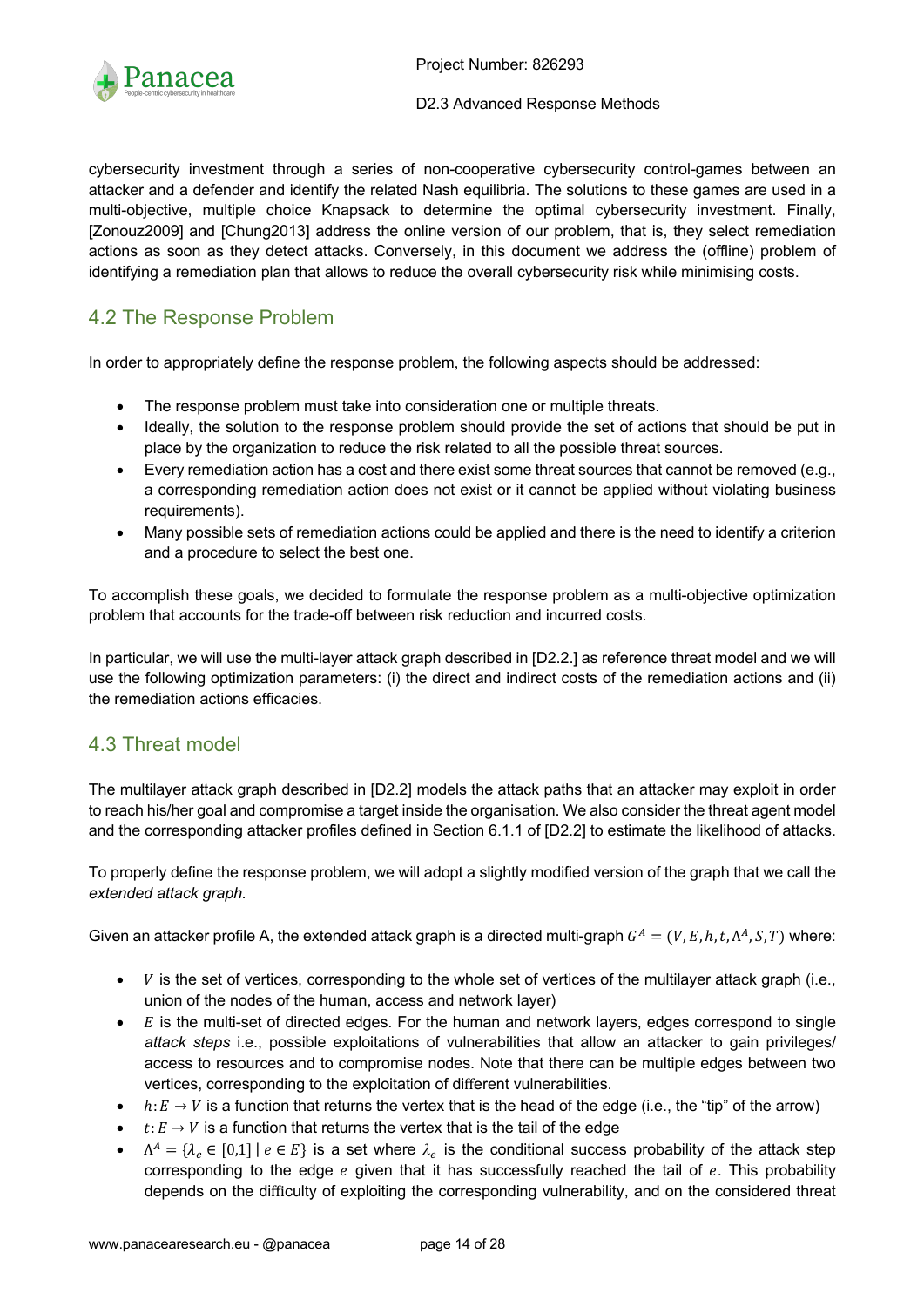

agent A. We omit the superscript A on  $\lambda_e$  for readability since it unambiguously refers to the threat agent A. These values can be estimated as described in Section 6.2.1 of [D2.2], where we associate to each attack path a Markov chain, whose exit rates  $\lambda_e$  depends on the difficulty of exploiting the (atomic) attack steps of the corresponding attack path edges.

- $S \subseteq V$ : a subset of the vertices specifying the possible initial states of an attacker (attacker entry points)
- $T \subseteq V$ : a subset of the vertices labelled as targets (or sink vertices). Note that these vertices only belong to the network layer of the original multi-layer attack graph. Such vertices correspond to goal privilege states that an attacker may want to acquire on target assets.

Based on this graph and on the model of business dependencies between assets, services and business processes, (Section 6.1.2 of [D2.2]) we can estimate risk.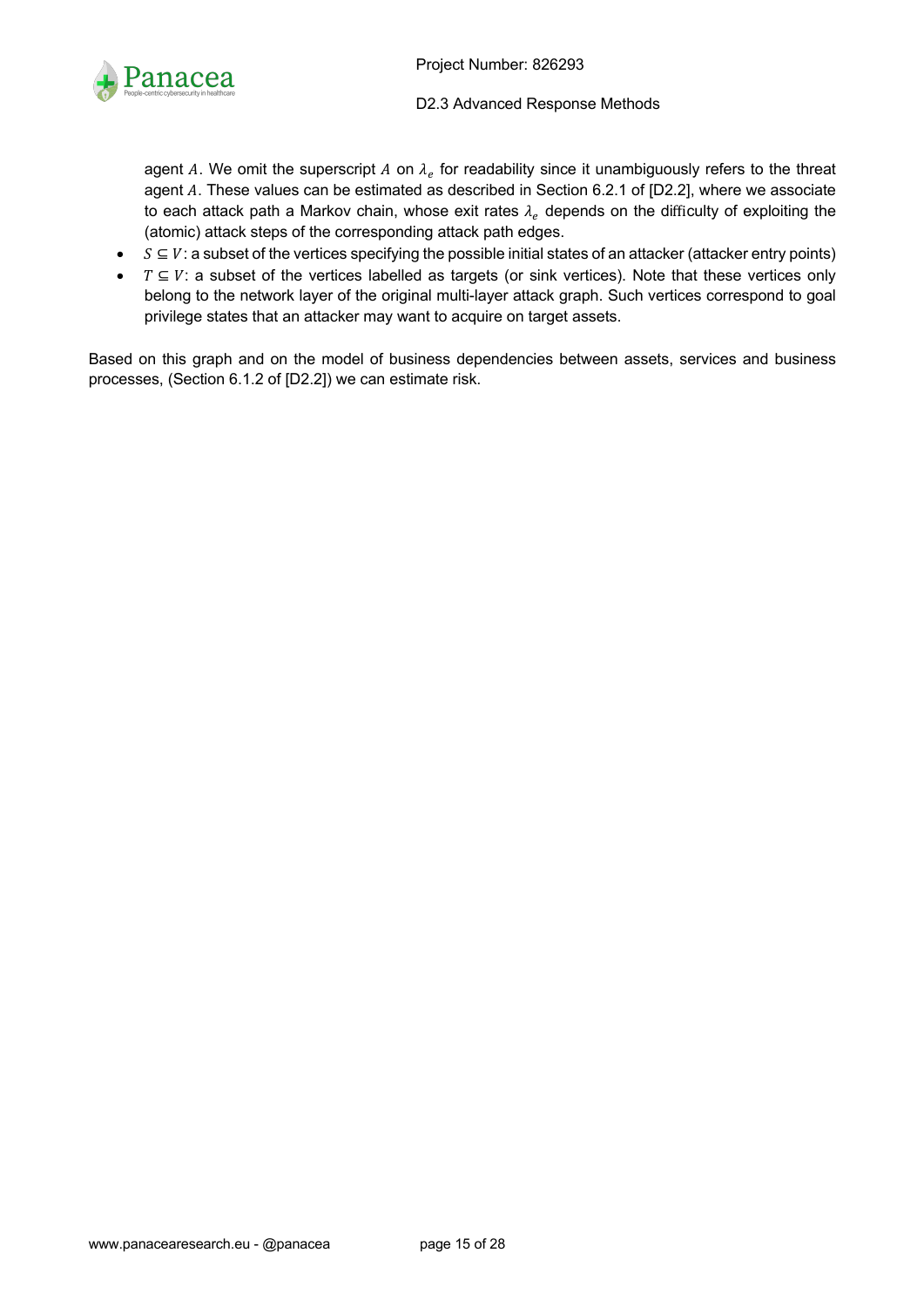

## 5. A multi-objective Optimization Problem to Identify Response Plans

In this section we will define the response optimization problem that we use to identify the response plan.

As we will see in the following, there are essentially two directions for optimization in the defence problem: *minimising risk*, but also *minimising the costs* of the remediation plan. To start, we can think of this problem as being decomposed into two *nested* optimization problems:

- The *inner* optimization problem is the *Attacker Problem*, that models the aim of the attacker to compromise a target asset. We assume that the attacker's strategy is to maximize the success likelihood of his/her attack, so we model this as a maximization problem.
- The *outer* optimization problem is the *Defence Problem*, whose aim is to select the best set of remediation actions to contrast the attacker, taking costs into account as a multi-objective optimization problem in its most general form, or as a constrained (i.e., budgeted) problem, in the special case where budgets are fixed and known beforehand.

In the following subsections we will discuss the Attacker Problem and the Defence Problem in details, from their initial definition, to a series of transformations that will allow us to write the final form of our optimization problem, which is tractable and solvable through the available optimization problem solvers.

### 5.1 The Attacker Problem

As already stated, we assume that the aim of the attacker is to maximize the likelihood of his/her attack. Note that this would require that the attacker has complete information on the organization infrastructure, an unrealistic assumption in most settings. However, this perspective allows to tackle the defence problem in a worst-case scenario. To this end, we model the attacker as an agent who aims at choosing the attack steps that, with highest probability, allow to compromise a target node. This corresponds to select the attack path (from any source node to any target node) that has the maximum likelihood. Therefore, the attacker problem models the problem of finding the path associated with maximum likelihood within the attack graph as an optimization (maximization) problem.

With the aim of simplifying the definition of the problem, initially we assume that there are only a single source and a single target node, i.e.,  $S = \{s\}$ ,  $T = t$ . Later, we will show how the general problem having multiple sources and multiple targets can be modelled as a single-source, single target problem. A path  $p_{s \to t}$  is a sequence of directed edges  $p = (e_1, ..., e_i)$  starting from s and ending at t, i.e.,  $t(e_1) = s$ ,  $h(e_i) = t(e_{i+1})$  and  $h(e_i) = t$ . A path describes an attack scenario: an attacker in the starting privilege state s, takes the sequence of atomic attack actions corresponding to the edges in that path, and reaches the target privilege state  $t$ . Each atomic attack step on edge  $e$  will succeed with probability  $p_e$ .

If we assume that the successes of the attack steps are independent from each other, then the overall probability of success of an attack will be the product of atomic attack step probabilities over the attack path.

Let  $P_{s\to t}$  be the set of all paths leading from s to t. We we will call the *Attacker Problem* the following maximization problem:

$$
\max_{p \in \mathcal{P}_{S \to t}} \prod_{e \in p} p_e \tag{1}
$$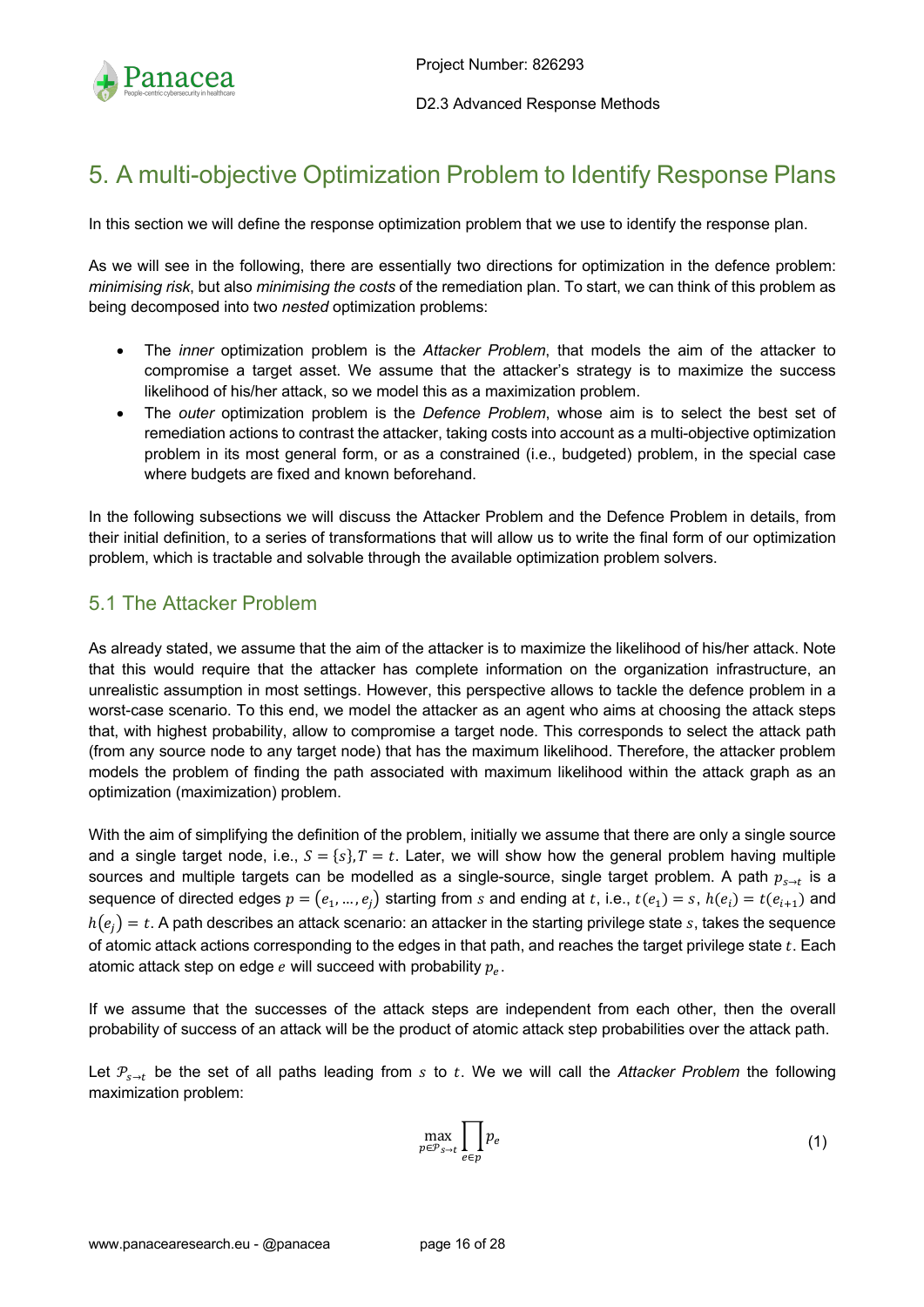

Note that this problem does not currently adequately represent risk, but rather only the objective function of an attacker of maximizing its attack likelihood. Indeed, it aims at determining the most effective attack path i.e., the path having the highest success probability of attack across all possible paths. To represent risk, we will further revise this problem to encompass impact on targets. In the following section we will also detail how we can calculate  $p_e$ .

### 5.2 Remediation Plans

The organisation seeks to reduce its cybersecurity risk, by choosing a plan of *remediation actions* (later *remediation plan*), that is, a set of security countermeasures. Remediation actions can be of different kinds and act at various levels of the organization; in particular we will distinguish between *technical* and *nontechnical* ones. An example of technical remediation action is patching a vulnerability, while a non-technical one can be training personnel against phishing or adopting a new security policy.

Let  $A$  represent the set of all available remediation actions. A remediation plan  $x$  can be encoded using boolean variables  $x_i$ :

$$
x = (x_1, ..., x_{|\mathcal{A}|}), x_i \in 0, 1
$$
 (2)

Where the  $i$ -th element of x is uniquely associated to the  $i$ -th remediation action (according to any ordering ord, such that if a is the i-th remediation action,  $ord(a) = i$ , and ∀a ∈ A variable  $x_{ord(a)} = 1$  (i.e.,it belongs to the remediation plan) if remediation action  $a$  is selected to be implemented, and is 0 otherwise.

Each action corresponds to a specific security countermeasure that can affect a certain set of vulnerabilities. Note that, for the sake of simplifying the notation, in the following we will denote  $x_{\text{ord}(a)}$  simply as  $x_a$ .

In practice, remediation actions have effect on edges of the attack graph by limiting the exploitation of attacks in the network. Furthermore, each action may have effect on multiple edges and an edge may be affected by multiple actions: we denote with  $A_e \subseteq A$  the subset of actions that affect an edge e. For each edge e, let  $\lambda_e$ be the baseline probability of success of the attack step associated with that edge. Furthermore, for each edge we have a choice of possible remediation actions. The implementation of the chosen remediation plan can reduce this success probability depending on the efficacies of the single remediation actions. In particular, for each remediation action a we consider the *remediation efficacy*  $p_{ea} \in (0,1)$ , i.e., the probability that a will block exploitation attempts associated with edge  $e$ .

We can therefore express the overall conditional success probability of exploitation attempts on edge e as a function of  $x$ :

$$
p_e(\mathbf{x}) = \lambda_e \prod_{a \in \mathcal{A}_e} \left( (1 - p_{ea}) \cdot x_a + (1 - x_a) \right) \tag{3}
$$

The interpretation of eq. (3) is the following: suppose  $x_a = 0$  (i.e., remediation action a is not in the plan), then the corresponding factor in the product will be 1. Conversely, when  $x_a = 1$  for any  $a \in A_e$ , the effect of the control is discounting  $\lambda_e$  by a factor  $(1 - p_{ea})$  (i.e., reducing the success probability of exploitation attempts by the residual success probability, when action  $a$  is implemented). If no action  $a$  is selected for an edge  $e$ , then the success probability of exploitation attempts over that edge will be  $\lambda_e$ . We can then restate the attack problem as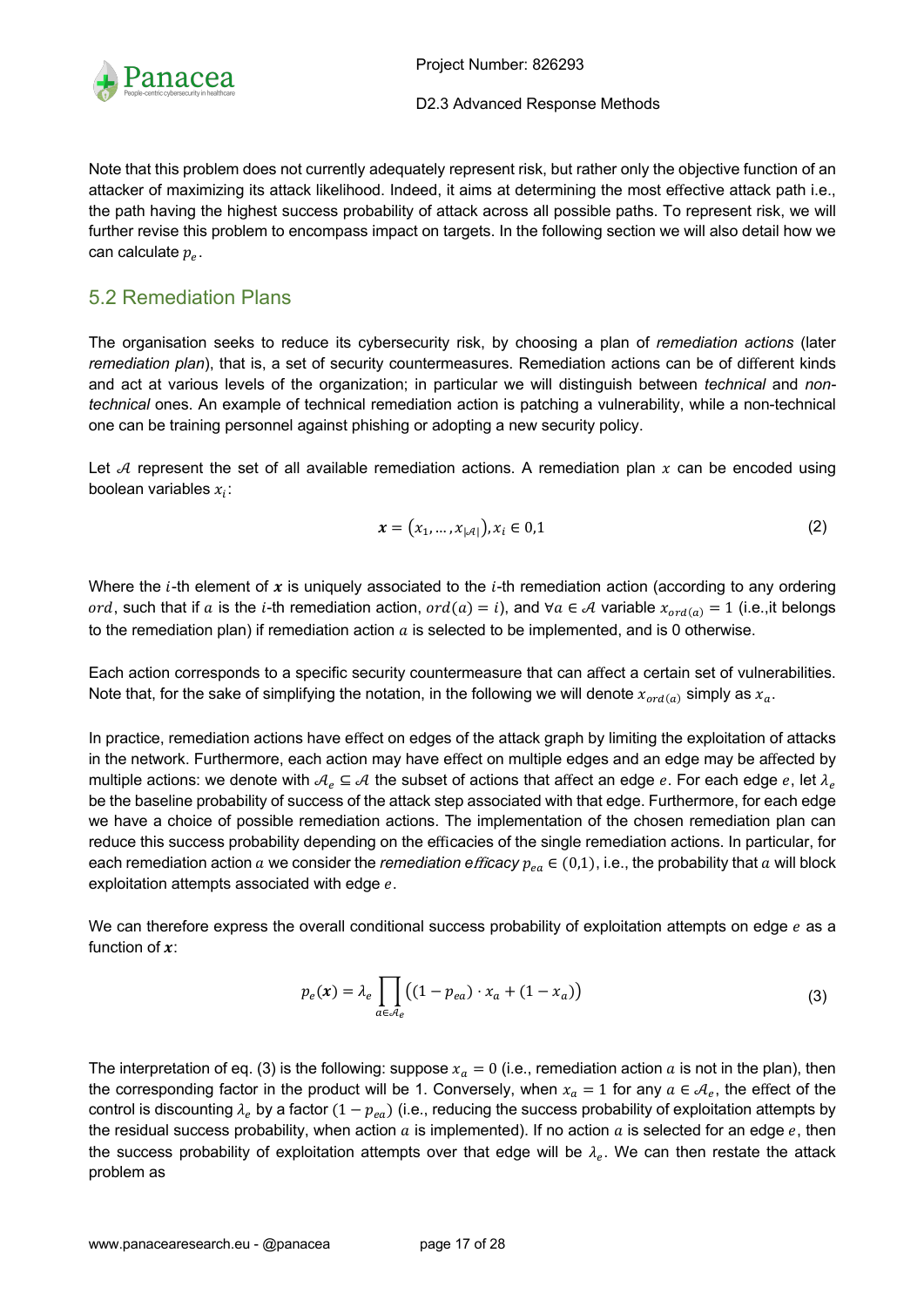

$$
A(\mathbf{x}) = \max_{p \in \mathcal{P}_{S \to t}} \prod_{e \in p} p_e(\mathbf{x})
$$
\n(4)

Where  $p_e$  from Problem (1) becomes a function of the remediation variables x.

#### 5.2.1 Costs of the remediation

The implementation of a remediation plan induces *direct* and *indirect* costs on the organization. The direct cost of a remediation action is its implementation cost i.e., the cost of performing the software/hardware change that must be implemented. An example of indirect cost of an action is a measure of the negative impact on the organisation of deploying that action. For example, patching a vulnerability might require rebooting a machine: the associated indirect cost can be the downtime of the services running on the machine. Another example has to do with the potential indirect impact of a non-technical remediation action on the organization personnel: implementing stricter password policies (for example, increasing the length of passwords, or their frequency of change) may lead to more staff requiring help desk support and therefore waste working time.

We express the direct and indirect costs of a security plan  $x$  with the following two linear functions:

$$
D(\mathbf{x}) = \sum_{a \in \mathcal{A}} c_a^d \cdot x_a, \quad I(\mathbf{x}) = \sum_{a \in \mathcal{A}} c_a^i \cdot x_a \tag{5}
$$

Where  $c_a^d$  and  $c_a^i$  are, respectively, the direct and indirect costs associated to remediation action  $a$ . Note that here we choose the most natural form of cost function, the sum of the costs of the actions chosen by the plan, however in cases where more information is available to the modeller, it can be replaced by any linear function of the security plan variables (2).

### 5.3 The Defence Problem

Based on the Attack problem  $A(x)$  defined in (4), and the cost functions  $D(x)$  and  $I(x)$  we state the defence problem as the following multi-objective optimization problem:

$$
\min_{\mathbf{x}} \quad (A(\mathbf{x}), D(\mathbf{x}), I(\mathbf{x}))
$$
\n
$$
\text{s.t.} \quad x_a \in \{0, 1\}, \forall a \in \mathcal{A} \tag{6}
$$

There are several methods to solve a multi-objective optimization problem [Marler04]. We opted for the  $\epsilon$ constraint method, where we keep only one of the objectives  $(A(x))$  to build a single objective optimisation problem, where the other objectives are transformed as constraints. The solution to the original multi-objective optimization problem is then built by iteratively increasing the constraints' bounds by a small amount in each step. This leads to the following series of single-objective optimisation problems, hereafter referred to as the *defence problem (-constraint formulation)*:

$$
\min_{x} \qquad A(x)
$$
\n
$$
s.t. \qquad D(x) \leq B_D, \qquad I(x) \leq B_I, \qquad I(x) \leq B_I, \qquad (7)
$$
\n
$$
x_a \in \{0,1\}, \forall a \in \mathcal{A}
$$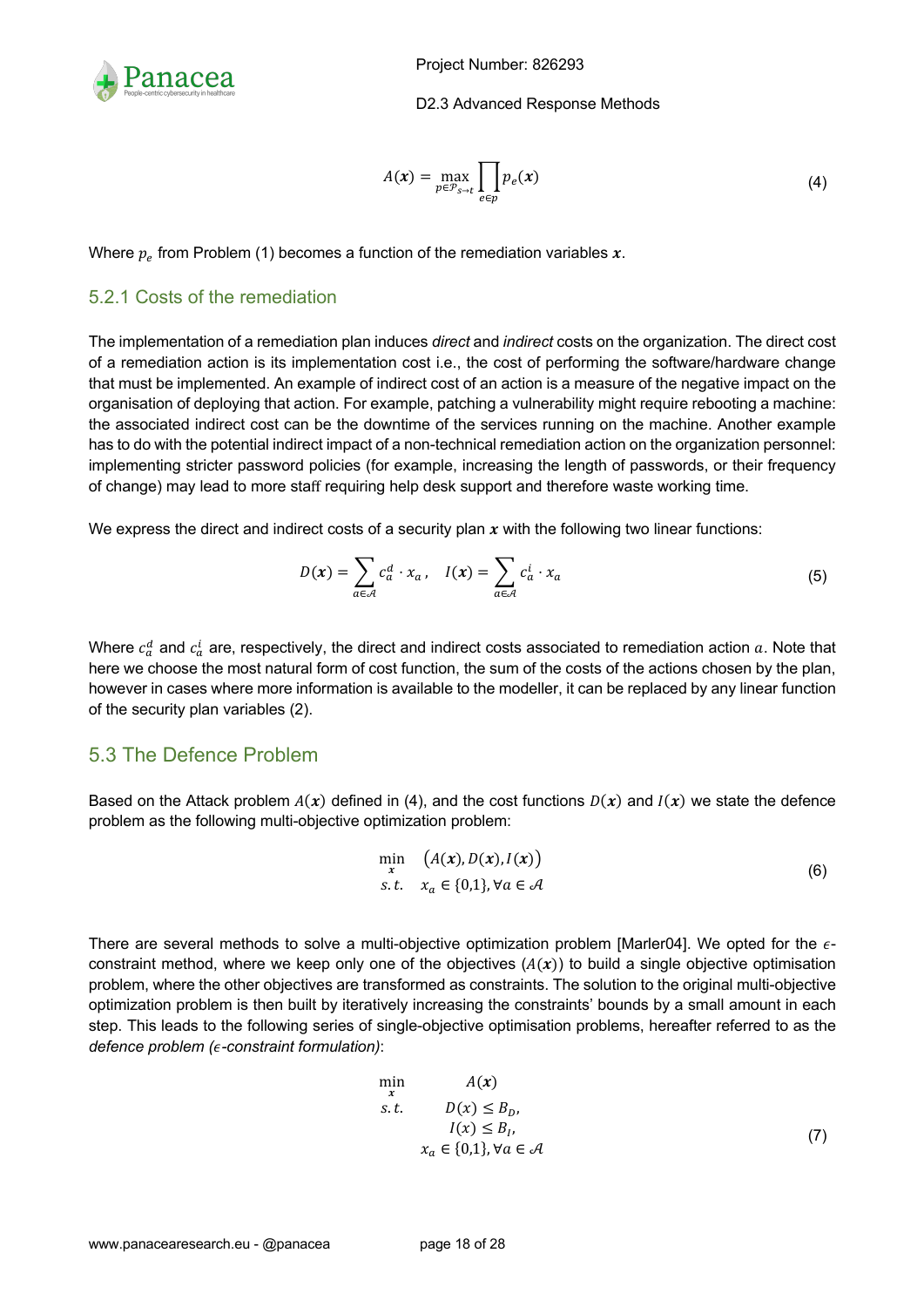

Project Number: 826293

D2.3 Advanced Response Methods

where  $B<sub>D</sub>$  and  $B<sub>I</sub>$  represents, respectively, the direct and indirect "budget", corresponding to the bounds that are increased with the  $\epsilon$ -constraint method. Note that in cases where budgets are known (and fixed) beforehand it is sufficient to solve the single-objective problem  $(7)$  directly, without recurring to the  $\epsilon$ -constraint method. We will solve an instance of this problem based on an example scenario in Section 0.

Since  $A(x)$  is a maximization problem, the defence problem becomes a *min-max* problem:

$$
\min_{\mathbf{x}} \max_{p \in \mathcal{P}_{S \to t}} \prod_{e \in p} p_e(\mathbf{x})
$$
\n
$$
s.t. \quad D(\mathbf{x}) \leq B_D, \quad I(\mathbf{x}) \leq B_I, \quad \mathbf{x}_a \in \{0, 1\}, \forall a \in \mathcal{A}
$$
\n
$$
(8)
$$

To solve the min-max problem, we first show how to solve the inner attacker problem, then we will show how to solve the outer defence problem.

### 5.4 Solving the Attacker Problem

Even though the attacker problem has a non-linear objective function (involving a product between  $x$ variables), it can be *exactly* converted to an equivalent simple Linear Program (LP). We will show how to reach the LP formulation via subsequent transformations.

As a first step, we show how the attack problem can be simplified by maximizing over the single edges rather than over the paths over the attack graph, whose cardinality is exponential in the input size. To do so, we change the variables of the optimization problem to new variables  $y_e$ ,  $\forall e \in E$  associated to the edges and we write the following equivalent problem:

$$
\max_{y} \prod_{e \in E} (y_e p_e + (1 - y_e))
$$
\n
$$
s.t. \sum_{e:h(e)=v} y_e - \sum_{e:t(e)=v} y_e = \begin{cases} 1, & v = t \\ -1, & v = s \\ 0, & \forall v \in V - \{s, t\} \end{cases}
$$
\n
$$
(9)
$$
\n
$$
y_e \in \{0,1\}, \forall e \in E
$$

To see why this problem is equivalent, recall that the attacker problem is the problem of finding the path  $p_{s \to t}$  from the source s to the target t with the highest likelihood. In this new formulation, each variable  $y_e$  is 1 if the corresponding edge is part of the attack path selected by the attacker and 0 otherwise. Therefore, the objective function is equal to the product of the  $p_e$  of the edges for which  $y_e = 1$ .

Let us analyse the set of constraints, which ensures that the chosen edges consistently form a path:

$$
\sum_{e:h(e)=v} y_e - \sum_{e:t(e)=v} y_e = \begin{cases} 1, & v=t \\ -1, & v=s \\ 0, & \forall v \in V-\{s,t\} \end{cases}
$$

In particular, the third constraint enforces that for each vertex along a path which is not the source nor the target, the number of chosen edges (i.e., those whose  $y_e = 1$ ) exiting the node should be equal to the number of entering edges whose  $y_e = 1$ . The first two constraints, on the other hand, ensure that for the source (target,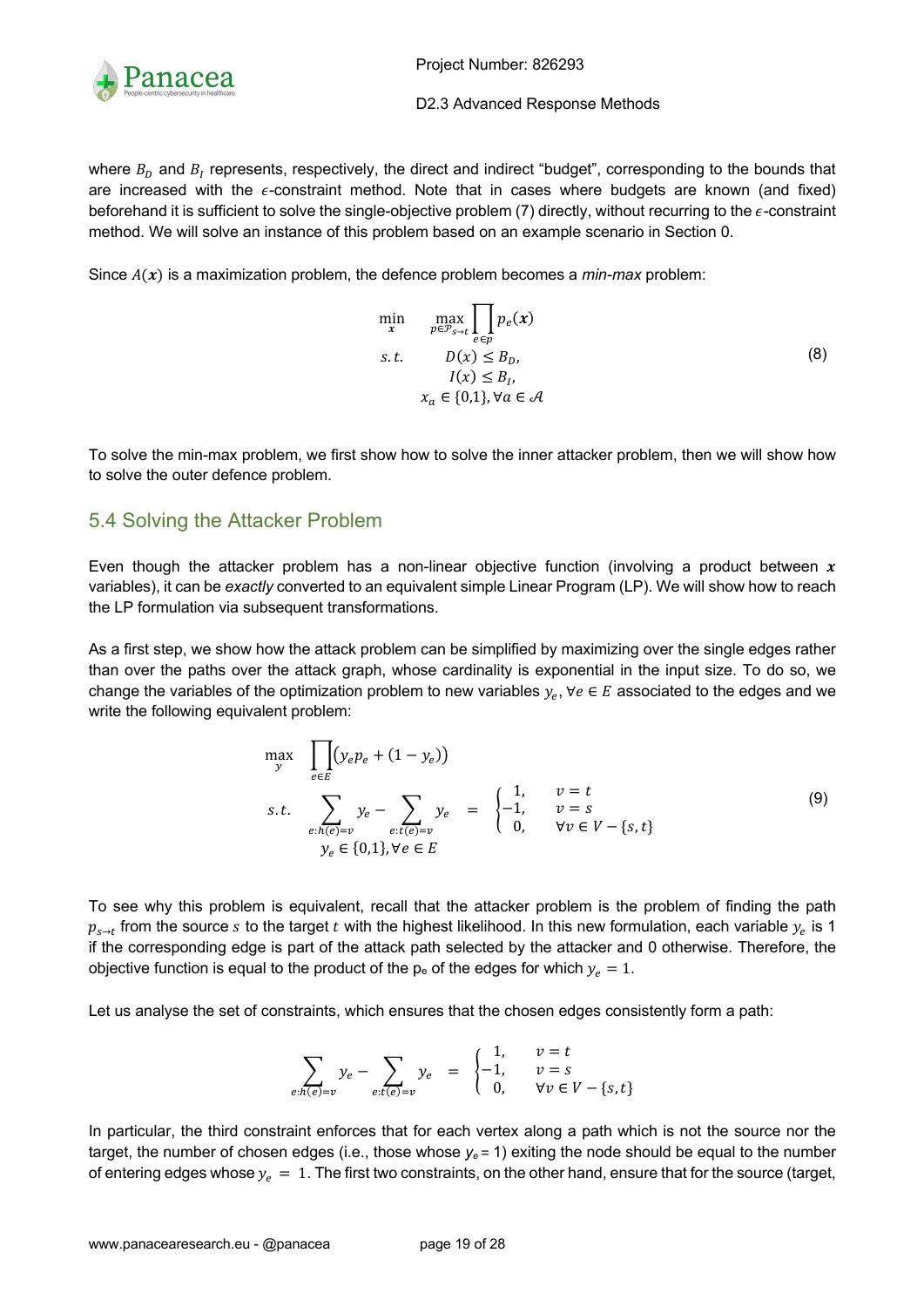

respectively), the number of chosen edges exiting the node must be 1 more (less, respectively) than the chosen entering edges.

Thus, either there is no  $s \rightarrow t$  path in the attack graph, in which case both the original problem and this derived problem are infeasible, or this set of constraints forces the edges along an  $s \to t$  path to have  $y_e = 1$  and all other edges to have  $y_e = 0$ .

Furthermore, the only *y*'s equal to 1 will be edges along the path maximizing the objective of Problem (9).

Note that the formulation does not explicitly forbid loops in the attack path, however, thanks to the maximization objective there will be no loops in the solution, as, due to the product in the objective, a path with a loop can never be more profitable than the corresponding acyclic path.

The problem is still non-linear, as we still have a product in the optimization function. However, since  $log(x)$  is strictly monotone for  $x > 0$ , we can equivalently maximize the logarithm of the objective function, which converts the product to a sum:

$$
log\left(\prod_{e \in E} (y_e p_e + (1 - y_e))\right) = \sum_{e \in E} log(y_e p_e + (1 - y_e))
$$

Note that, since  $y_e \in 0.1$ ,  $\log(y_e p_e + (1 - y_e)) = y_e \log p_e$ . Indeed, for  $y_e = 1$  we have  $\log(p_e)$ , while for  $y_e = 0$ , we have log 1 which is 0. Therefore, to solve problem (9), we can solve an equivalent problem with  $\sum_{e \in E} y_e \log p_e$  as objective function and subject to the same constraints as problem (9).

The resulting problem is still an Integer Linear Programming problem. However, this problem admits an *exact* relaxation to a Linear Programming (LP) problem due to Theorem 19.1 in [Schrijver99] (totally unimodular constraint matrix  $A$  and integer vector  $b$ ). The exact relaxation corresponds to the following linear program:

$$
\max_{y} \sum_{e \in E} y_e \log p_e
$$
\n
$$
s.t. \sum_{e:h(e)=v} y_e - \sum_{e:t(e)=v} y_e = \begin{cases} 1, & v=t \\ -1, & v=s \\ 0, & \forall v \in V-\{s,t\} \end{cases}
$$
\n
$$
y_e \ge 0, \forall e \in E
$$
\n(10)

### 5.5 Solving the Defence Problem

To convert the defence problem from a min-max to a minimization problem, we leverage the strong duality of LP to replace the inner maximization problem with its dual LP problem which is a minimization problem. The dual of the LP problem (10) is the following:

$$
\min_{\mathbf{v}} \quad \nu_{s} - \nu_{t} \ns.t. \quad \nu_{t(e)} - \nu_{h(e)} \ge \log p_{e} \quad \forall e \in E
$$
\n(11)

Moving from the attacker problem to the defence problem, we have that  $\log(p_e(x)) = \log \lambda_e +$  $\sum_{a\in\mathcal{A}_e}x_a\log(1-p_{ea})$ . We can thus write the defence problem ( $\epsilon$ -constraint formulation) as a Mixed Integer Linear Program (MILP):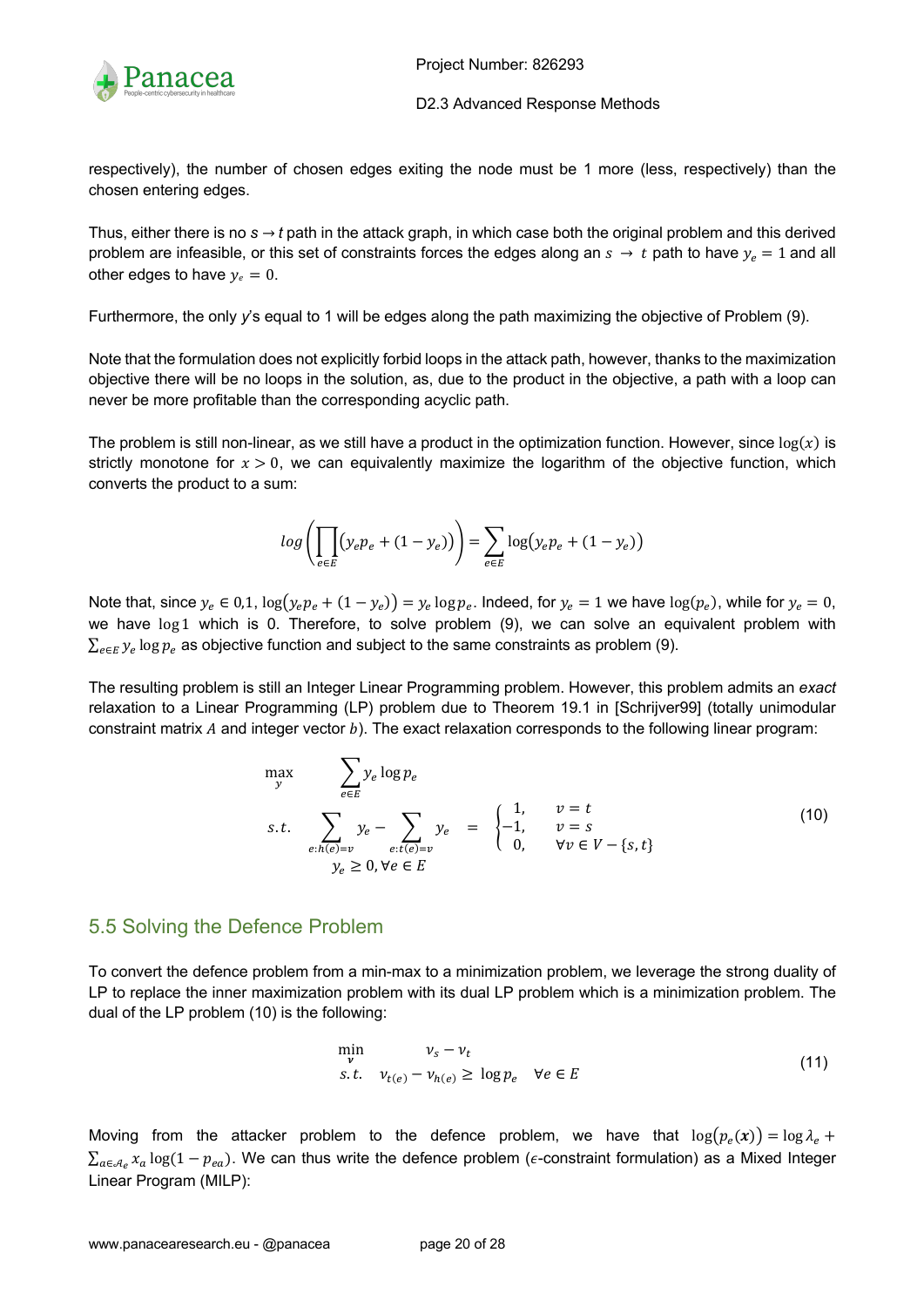

$$
\min_{x,v} \qquad v_s - v_t
$$
\ns.t.  $v_{t(e)} - v_{h(e)} \ge \log \lambda_e + \sum_{a \in \mathcal{A}_e} x_a \log(1 - p_{ea}) \quad \forall e \in E$ \n
$$
\sum_{a \in \mathcal{A}} c_a^d \cdot x_a \le B_D
$$
\n
$$
\sum_{a \in \mathcal{A}} c_a^i \cdot x_a \le B_I
$$
\n
$$
x_a \in 0,1 \qquad \forall a \in \mathcal{A}
$$
\n(12)

In the following section, we will further revise the problem to encompass attack impacts, and also allow multisource attacks with multiple possible targets.

### 5.6 Encompassing Impact and Considering Multiple Sources and Multiple Targets

In this section, we show how to extend the defence problem (12) to consider multiple sources and targets, where targets may have different associated impacts. Encompassing impacts allows to express the problem in terms of risk (which account for both likelihood and impact) rather than just likelihood. In the following we show how to slightly transform the problem to consider multiple sources and multiple targets (with different impacts), and how this translates to adding two special nodes in the graph with associated weighted edges.

Without loss of generality, we combine all the potential attackers into one entity called the *attacker*. We do so by adding an extra node in the attack graph that we label as source  $\sigma$ , that we connect to each node in the sources set S through a special directed *entry edge*. We denote the set of edges outgoing from  $\sigma$  as  $E_{\sigma}$ . We also associate to each entry edge  $e=(\sigma,s)\in E^\sigma$  an "entry rate"  $\lambda_s^\sigma$  , an analogous concept with respect to the exit rates over attack path edges, which models the likelihood that the attacker starts the attack from the  $h(e)$ node. The single source  $\sigma$ , having outgoing edges towards all nodes, allows an attack to start from any node  $v \in V$  with different probabilities. Note that, if an attack starting from a given node  $v \in V$  is deemed impossible, it is sufficient to put  $\lambda_v^{\sigma} = 0$ . Moreover, we also identify a set  $D_T$  of devices or services (assets) in the organization's IT infrastructure as *target assets*. These represent the key functional assets of the company, and can correspond, for example, to all devices having a dependency on a subset, or possibly all the business processes of the organization. Like we did for the source, we also add a single node  $\tau$  to represent a fictitious single global target asset. We then add edges from all nodes in the network layer of the attack graph that refer to target devices  $d \in D_T$  (i.e., privilege states that can be acquired on d, previously corresponding to set T defined in Section 4.2) to the single target  $\tau$ . We denote the set of such edges as  $E_T$ . To each edge  $e \in E_T$ , where  $t(e) = t$ , we associate a value  $I_t \in [0,1]$  which represents the impact of reaching the target privilege level  $t \in T$ . A pictorial example can be found in Figure 3.

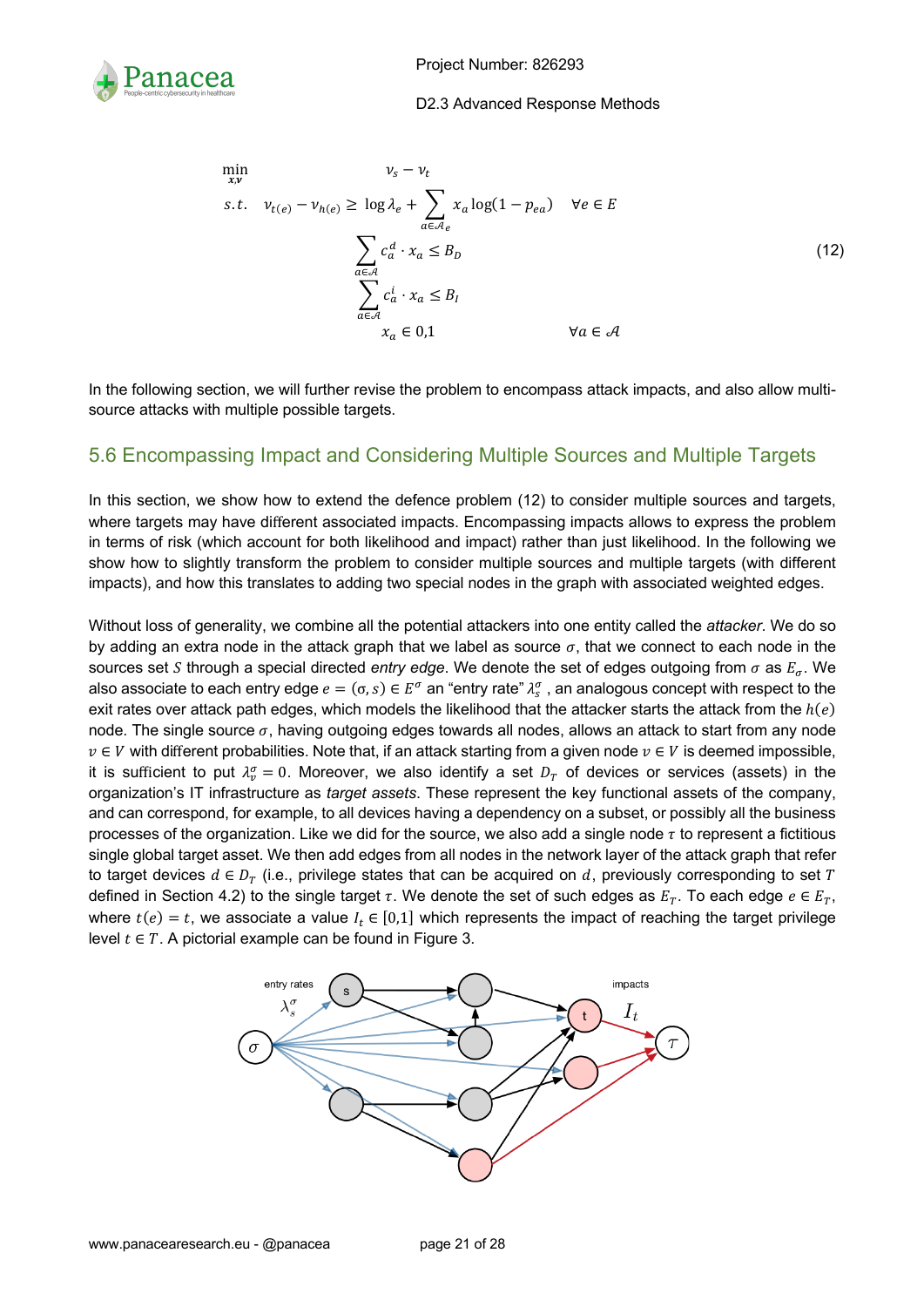

Figure 3: Example of an extended attack graph showing the added source and target nodes and their corresponding edges. Red nodes represent privilege state on target devices belonging to set  $D_T$ .

The two added nodes with the corresponding edges introduce minimal modifications to problem (12) that now also takes attack entry point probabilities and impacts on the considered targets into account for the computation of the optimal remediation plan. Following, the final form of the defence problem ( $\epsilon$ -constraint formulation), encompassing all the above-mentioned considerations:

$$
\min_{x,v} \qquad v_{\sigma} - v_{\tau} \qquad \forall s \in S, s.t. \qquad v_{\sigma} - v_{s} \ge \log \lambda_{s}^{\sigma} \qquad \forall s \in S, \nu_{t(e)} - v_{h(e)} \ge \log \lambda_{e} + \sum_{a \in \mathcal{A}_{e}} x_{a} \log(1 - p_{ea}) \qquad \forall e \in E, \nu_{t} - v_{\tau} \ge \log I_{t} \qquad \forall t \in T, \sum_{a \in \mathcal{A}} c_{a}^{d} \cdot x_{a} \le B_{D} \qquad \forall t \in T, \sum_{a \in \mathcal{A}} c_{a}^{i} \cdot x_{a} \le B_{I} \qquad \forall a \in \mathcal{A}
$$
\n(13)

### 5.6.1 Determining Impact using the Business Dependency Model

In the previous section we have shown how targets' impact fits into the defence problem. In this section we describe how to calculate impacts on target assets by leveraging the business dependency model described in [D2.2].

Let  $t \in T$  be the target privilege levels, we define  $V_{DG}^{EP}(t)$  as the set of all entry points  $ep$  of the dependency graph (Section 6.1.2 of [D2.2]) such that  $t \in V_{AG}^{EP}(ep)$ , that is:

$$
V_{DG}^{EP}(t) = \{ ep \in V_{SL}^{EP} \mid t \in V_{AG}^{EP}(ep) \}
$$

Given a service level  $s \in V_{SL}$  let  $Dep_*^- \subseteq V_{SL}$  be the set of all nodes  $s'$  in  $V_{SL}$  such that there is a directed path from  $s'$  to  $s$  in the business dependency graph. That is,  $Dep_*^-$  is the set of all service levels that depend directly or indirectly (through the transitive property of dependence) on s.

Given a target privilege level  $t \in T$ , we can calculate  $I_t$  (that is the impact caused by an attack that reaches t) as:

$$
I_t = \sum_{s \in V_{DG}^{EP}(t)} \sum_{s' \in Dep_*^-(s)} Impact(s')
$$

where  $Im\phi(t)$  is defined in [D2.2].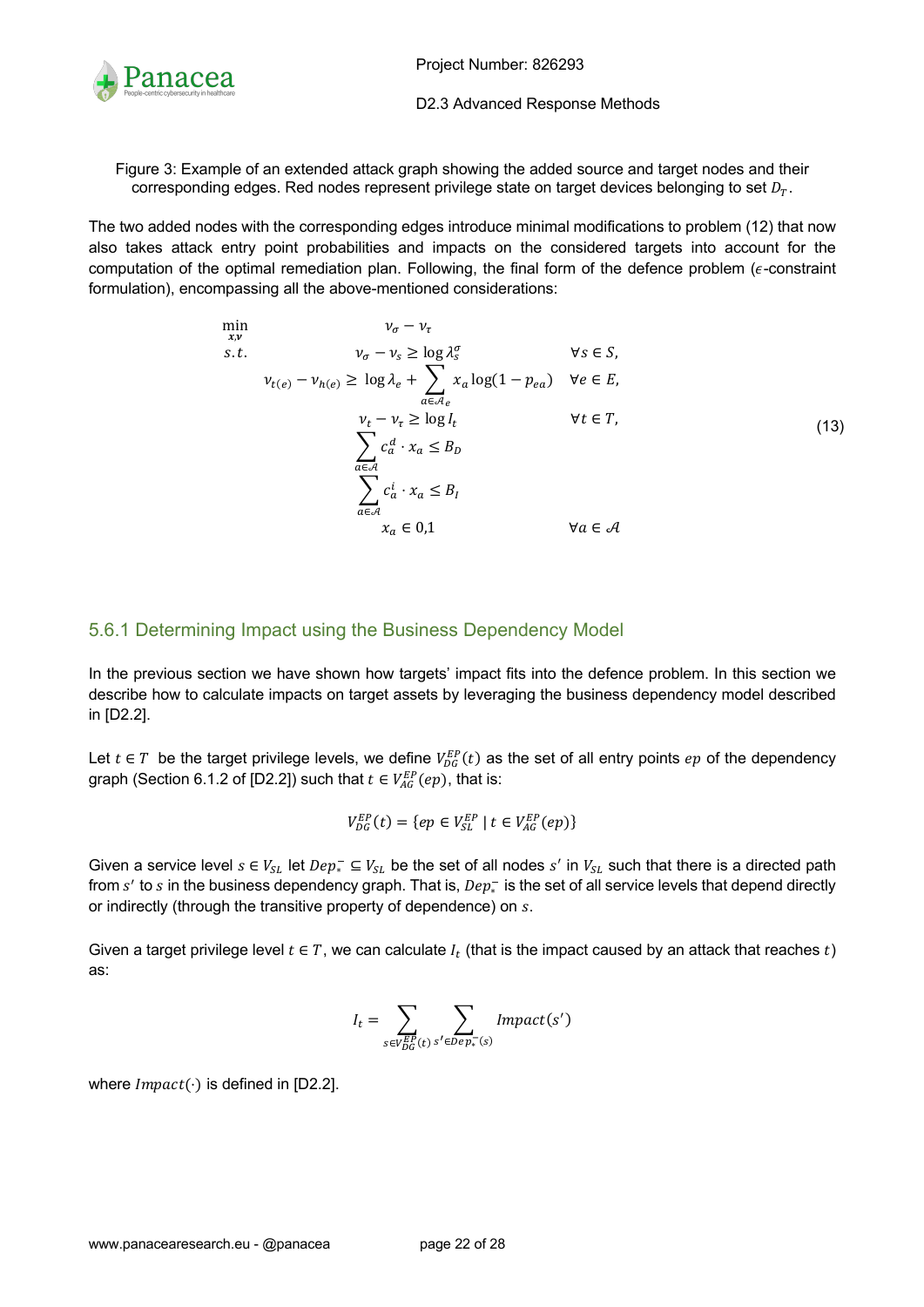

## 6. Example scenario

In order to better understand our formalization, we will provide a simple example scenario based on the network depicted in Figure 4.

The network is composed of two internal local area networks (LAN1 and LAN2) where the first is devoted to workstations of medical staff (among which we consider a specific workstation labelled as W), and the second is the local network of one of the Radiology wards, and hosts various kinds of radiologic medical devices, among which a Tomography device, the Optima gt680 by *GE Healthcare* (labelled as T) and a server (S) devoted to storing radiology imaging data from all medical devices in LAN2. In particular, S is the only device in LAN2 reachable from LAN1 due to firewall rules of a firewall (F) which sits between the two LANs.

T is an important asset for the organization, as it allows the delivery of sanitary exams to the public, so we will consider it as a target (i.e.  $D<sub>T</sub> = {T}$ ) (in particular, we will consider as target the associated service level that mandates an availability guarantee on T).

Furthermore, a member (HS) of the medical staff who is responsible for the data acquisition of medical reports related to the tomographic exams has user access to the Lab PC S via credential CS.



Figure 4 - Example Scenario (Network Topology)

The considered devices are affected by three CVEs:

- T has a web application (used for its administration) that is exposed on LAN2, and is affected by a *default credential* vulnerability (CVE1), allowing to obtain root access on the medical device;
- The operating system on S is affected by a network vulnerability (CVE2) that allows for arbitrary remote code execution and allows to obtain user access on the device;
- F has a vulnerability (CVE3) on a network service exposed on the Internet-facing interface, allowing for code execution and gaining user access.

Furthermore, a recent security assessment has revealed that HS has a tendency of leaving the PC unattended without logging out.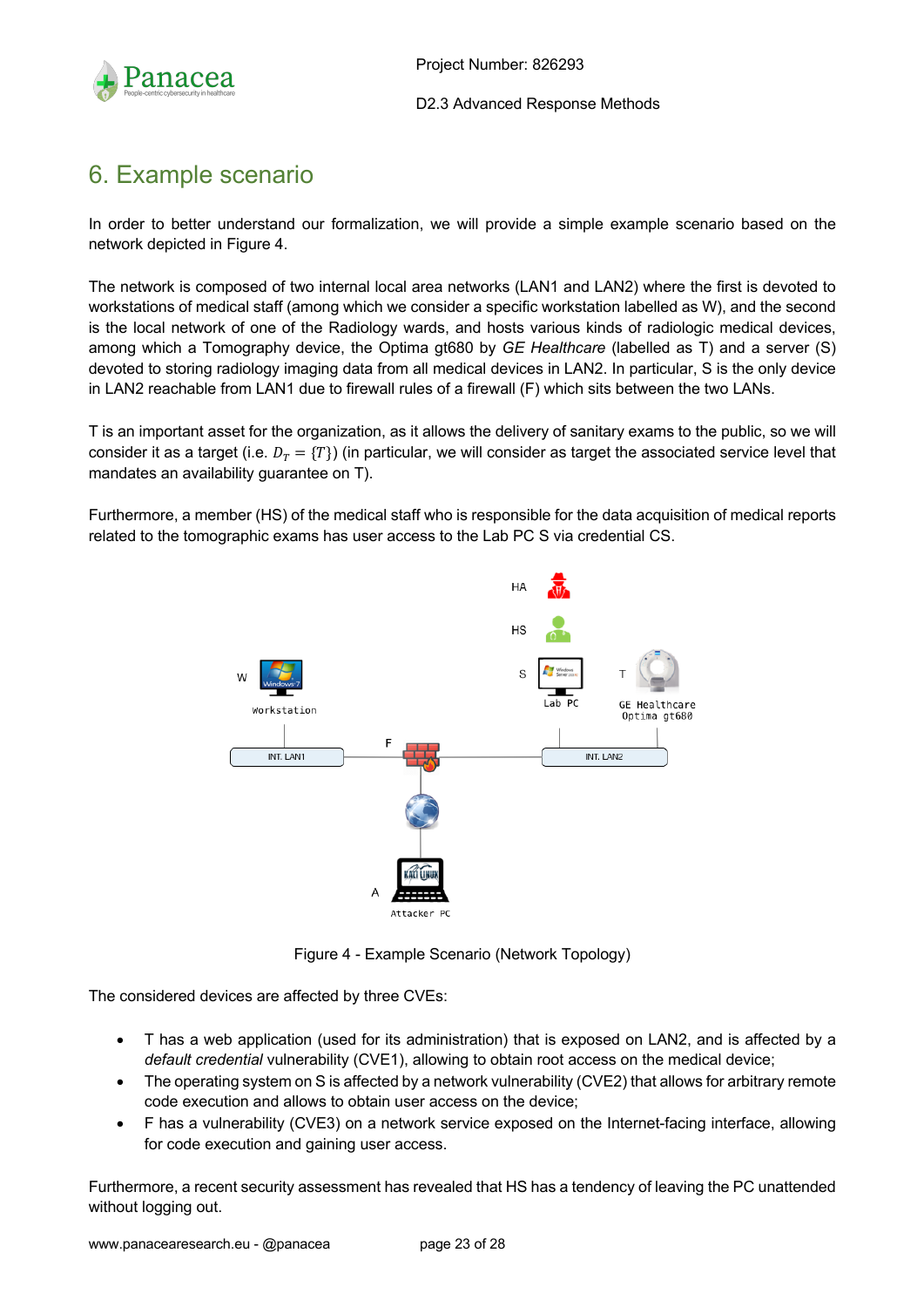

Three possible attack paths in this scenario are the following:

- 1. *Web attack*: an external attacker A can first exploit CVE3 on the firewall F and reach T to exploit CVE1 and, again gain root access and shut down T. Note that T is directly reachable from F due to misconfiguration of the firewall output chain allowing direct communications of F with LAN2.
- 2. *Insider threat 1*: an employee having user access on workstation W in LAN1 can perform a multi-step attack to T by connect to S and exploit CVE2, then use S as a pivot to connect to T and exploit CVE1 to obtain root access on the machine and shut it down.
- 3. *Insider threat 2*: an attacker HA having physical access to the Lab PC S can leverage the logged in session on S to perform the exploit against CVE1 of T.

The effect of all attacks is that T is made unavailable, impacting the target business process.

Figure 5 shows the extended attack graph of the considered scenario, which in its core part inherits the three layers of the original attack graph: the human layer (green nodes), the access (credential) layer (grey nodes) and the network layer (red and yellow nodes). Concerning the latter, network layer, *user* privileges acquired on devices are indicated with yellow nodes, while red nodes indicate *root* privileges. Concerning edges, we have three types of edges. The blue edges are entry edges (whose associated values are the entry rates). As we consider A, W and HA the only possible entry points, we show only their incoming edges (having nonzero entry rates). Black edges refer to the original attack graph edges with the corresponding λ values. The only red edge refers to the Impact of compromising T. Note that the interlayer edges (from HS to CS and from CS to S) have λ values equal to 1 as they are not associated to any vulnerability. Furthermore, remediation actions are shown in green: remediation action  $x_1$  and  $x_2$  refer to patching, respectively vulnerability CVE2 and CVE3, while  $x_3$  and  $x_4$  involve adding firewall rules that limit the reachability from F of, respectively, the web interface on T (exposed on port 80) and the port of the vulnerable service on S. Remediation action  $x<sub>5</sub>$  refers to performing training on best practices on software/hardware management (including the management of login sessions). Fixing CVE1 is not considered among the remediations as a corresponding patch is not available. The available remediation actions are summarized in Figure 5.

Note that other attack paths are also present in the graph. Moreover, note that for the sake of simplicity of the analysis we excluded from the scenario other humans plausibly involved, such as other personnel operating workstation W, firewall F and tomography device T.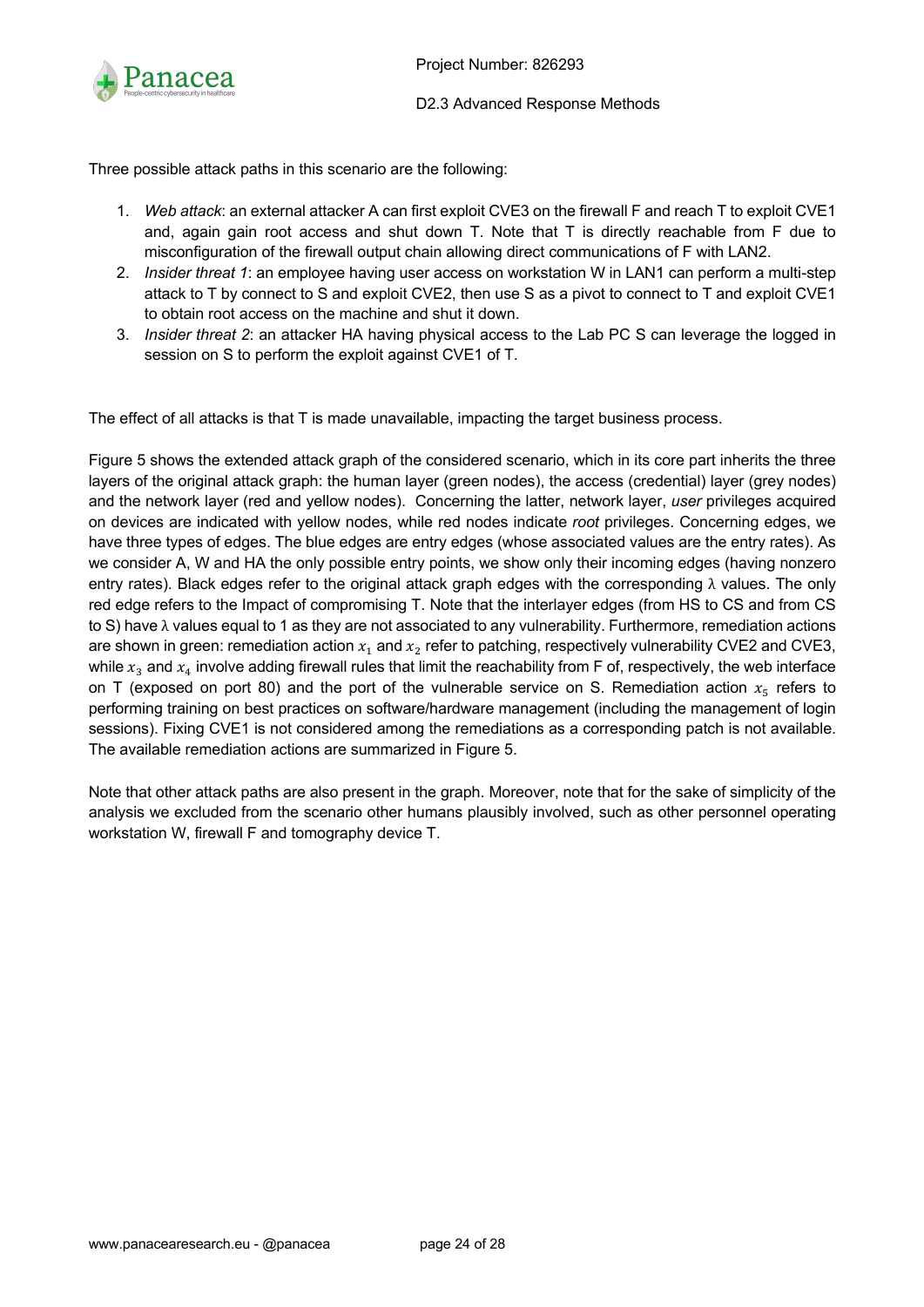



| action   | effect                | efficacy $p_{ea}$ | d. cost | i. cost |
|----------|-----------------------|-------------------|---------|---------|
| $x_1$    | patch CVE2            | 0.9               |         |         |
| $x_2$    | patch CVE3            | 0.9               |         |         |
| $x_3$    | $\neg$ reach $(S, T)$ | 0.7               |         |         |
| $\, x_4$ | $ \neg$ reach(F,S)    | 0.7               |         |         |
| $x_{5}$  | train(cm) HS          | 0.8               |         |         |

Figure 5 - Attack graph of the example scenario. The table reports all available mitigation actions with efficacy and costs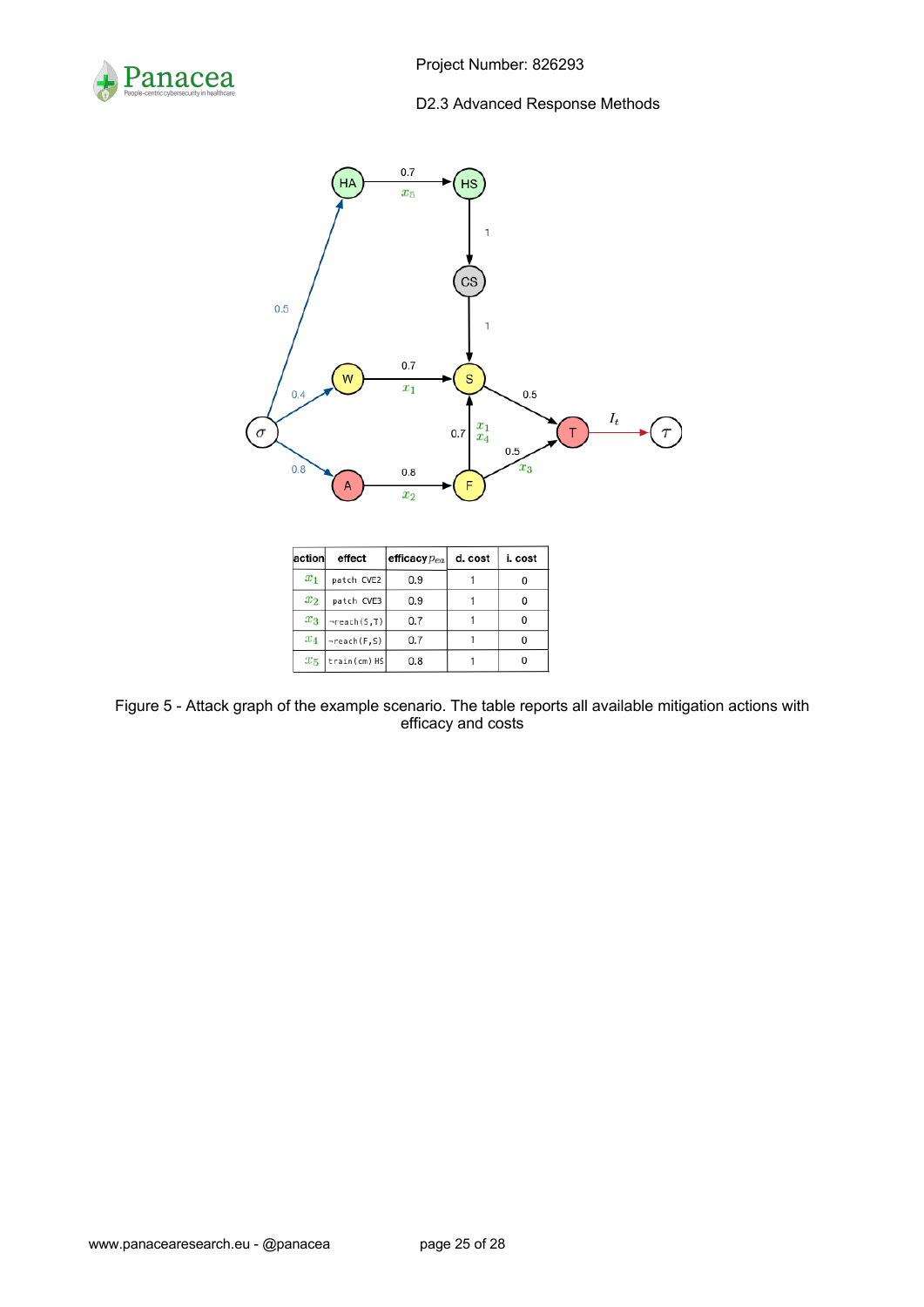

For ease of interpretation, we set all direct costs of remediations to 1 and indirect costs to 0, and we assume to have a fixed budget. Therefore, we can solve problem (13), whose formulation for the considered scenario is the following:

min  
\n
$$
v_{\sigma} - v_{\tau}
$$
  
\ns.t.  
\n $v_{\sigma} - v_w \ge \log(0.4)$ ,  
\n $v_{\sigma} - v_a \ge \log(0.8)$   
\n $v_{\sigma} - v_{ha} \ge \log(0.5)$   
\n $v_w - v_s \ge \log(0.7) + x_1 \log(0.1)$   
\n $v_a - v_f \ge \log(0.8) + x_2 \log(0.1)$   
\n $v_f - v_s \ge \log(0.7) + x_1 \log(0.1) + x_4 \log(0.3)$   
\n $v_f - v_t \ge \log(0.5) + x_3 \log(0.3)$   
\n $v_s - v_t \ge \log(0.5)$   
\n $v_{ha} - v_{hs} \ge \log(0.7) - x_5 \log(0.8)$   
\n $v_{hs} - v_{cs} \ge \log(1)$   
\n $v_{cs} - v_s \ge \log(1)$   
\n $v_t - v_{\tau} \ge \log(1)$   
\n $v_t - v_{\tau} \ge \log(1)$   
\n $1 \cdot x_1 + 1 \cdot x_2 + 1 \cdot x_3 + 1 \cdot x_4 + 1 \cdot x_5 \le B_D$   
\n $x_1, x_2, x_3, x_4, x_5 \in \{0, 1\}$ 

where  $B<sub>D</sub>$  is the fixed budget that we vary from 1 to 5 to see different solutions picked by the optimizer. We solve the problem using the gurobi optimization suite [Gurobi20], for increasing budgets, by running it on the problem input in LP format (example for  $B<sub>D</sub> = 1$ ):

```
Minimize
     ni sigma - ni tau
Subject to
W: ni sigma - ni uw >= -0.39794001
A: ni sigma - ni ra >= -0.09691001
HA: ni_sigma - ni_ha >= -0.30103000
WS: ni_uw - ni_us + 1 x_1 \rightarrow - 0.15490196
AF: ni ra - ni uf + 1 x 2 \rightarrow -0.09691001
FS: ni_uf - ni_us + 1 x_1 + 0.52287875 x_4 >= -0.15490196
FT: ni\_uf - ni\_rt + 0.52287875 x_3 >= -0.30103000<br>ST: ni\_us - ni\_rt >= -0.30103000
ST: ni_is - ni_rtHAHS: ni_ha - ni_hs + 0.69897000 x_5 >= -0.15490196
HSCS: ni_hs - ni_cs >= 0
CSS: ni cs - ni us >= 0
T: ni rt - ni tau \geq 0BD: x_1 + x_2 + x_3 + x_4 + x_5 \le 1Binaries
      x_1 x_2 x_3 x_4 x_5
End
```
In the following we report the remediation plans chosen by the solver for increasing budgets  $B<sub>D</sub>$ :

• For a **budget of 1** (corresponding, by our choice of costs, to 1 possible mitigation), the solver chooses the remediation plan  $x_{r1} = (0,1,0,0,0)$ , formed by the single action  $x_2$ , (patch CVE3 on firewall F) effectively impacting the most efficient attack path existing in the graph ( $\sigma$ , A, F, T,  $\tau$ ).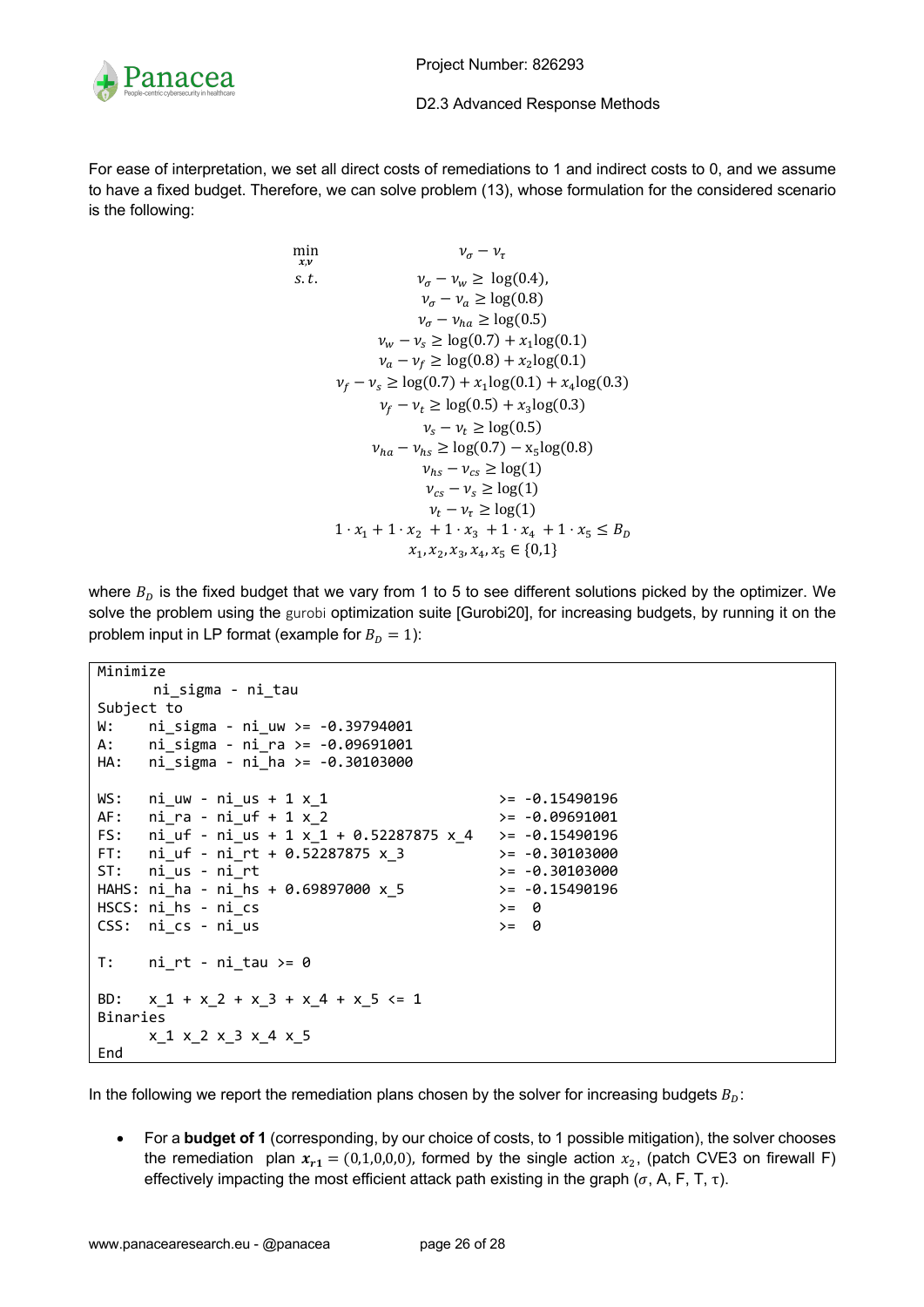

- For a **budget of 2** the solution  $x_{r2} = (0,1,0,0,1)$  is chosen, that corresponds to perform training on HS to reduce the probability that he/she leaves the Lab PC S unattended without logging out, mitigating the risk of the *insider threat 2* attack path.
- For a **budget of 3** the solution  $x_{r3} = (1,1,0,0,1)$  is chosen, that by further patching CVE2 on S also mitigates the risk of the *insider threat 1* attack path, and the "extended" web attack passing through S, i.e.,  $(\sigma, A, F, S, T, \tau)$ .
- For a **budget of 4**, the solution is  $x_{r4} = (1,1,1,0,1)$ , which further impairs the *web attack* by disallowing reachability on edge (F,T) through the firewall rule.
- For a **budget of 5**, the trivial solution is selected, corresponding to performing all remediation actions.

#### *On the Risk-Budget Trade-off*

Figure 6 shows how the risk of the *max path* (i.e., the attack path associated to the maximum risk) varies for increasing values of budget in the considered scenario.



Figure 6 - Risk on the max path (path associated with the maximum risk) for varying budgets.

Initially, before selecting any remediation plan, the risk associated to the max path ( $\sigma$ , A, F, T,  $\tau$ ) is 0.32. With a budget of 1, the action  $x_2$  is selected, reducing the risk on that path down to 0.032; indeed, according to equation (3), it drops of a factor of 0.1 (i.e.,  $1 - p_{ex_2}$ ). This leads to a new max path (σ, HA, HS, CS, S, T, τ) bringing the max path risk down to 0.175. With a budget of 2, the action  $x<sub>5</sub>$  is selected which further reduces the max path risk down to 0.14 with the new max path being ( $\sigma$ , W, S, T,  $\tau$ ). At this point, increasing the budget to 3, action  $x_1$  is selected, causing the risk on path (σ, W, S, T, τ) to shrink from 0.14 down to 0.014. Note that the new max path, however, goes back to being ( $\sigma$ , HA, HS, CS, S, T,  $\tau$ ), causing the max path risk to be 0.035. Since there is no other remediation available on that path, it is bound to remain the max path from now on. However, the optimization framework is able to make further decisions considering the paths where other remediations are possible. Thus, while the max path risk does not decrease anymore, the risk associated to other paths may still decrease. For example, augmenting the budget to 4, causes the selection of remediation action  $x_3$  on path ( $\sigma$ , A, F, T,  $\tau$ ) with associated risk dropping from 0.032 to 0.0096. Finally, for a budget of 5, remediation action  $x_4$  is selected, which reduces the risk on path ( $\sigma$ , A, F, S, T,  $\tau$ ) from 0.00224 to 0.000672. Note that Figure 6 refers to the considered example and does not allow to take general conclusions. Moreover, the optimal trade-off cannot be determined a priori, since it depends on subjective choices, such as the acceptable level of risk that the HCO is willing to take.